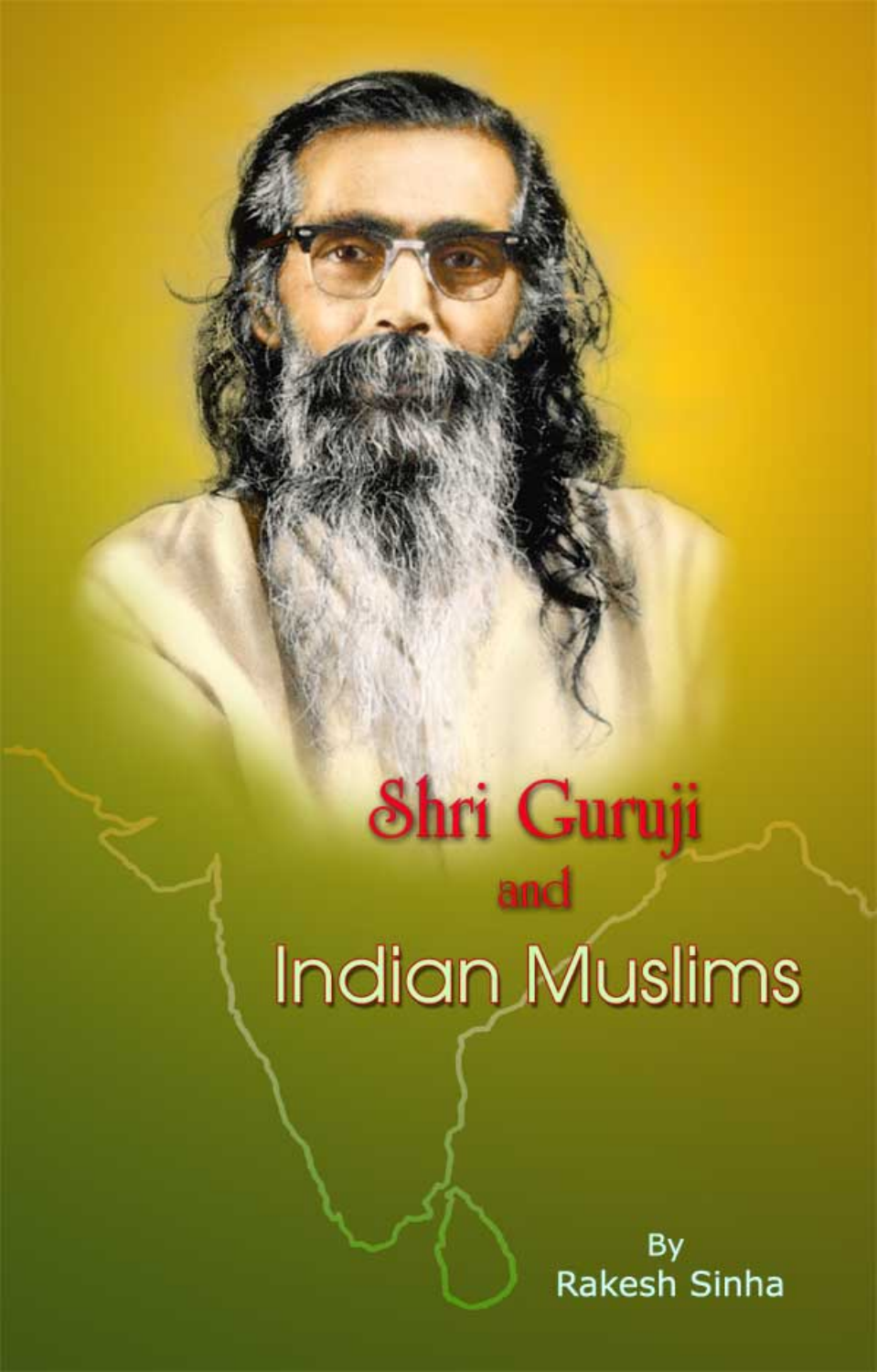## **Shri Guruji And Indian Muslims**

*By Rakesh Sinha*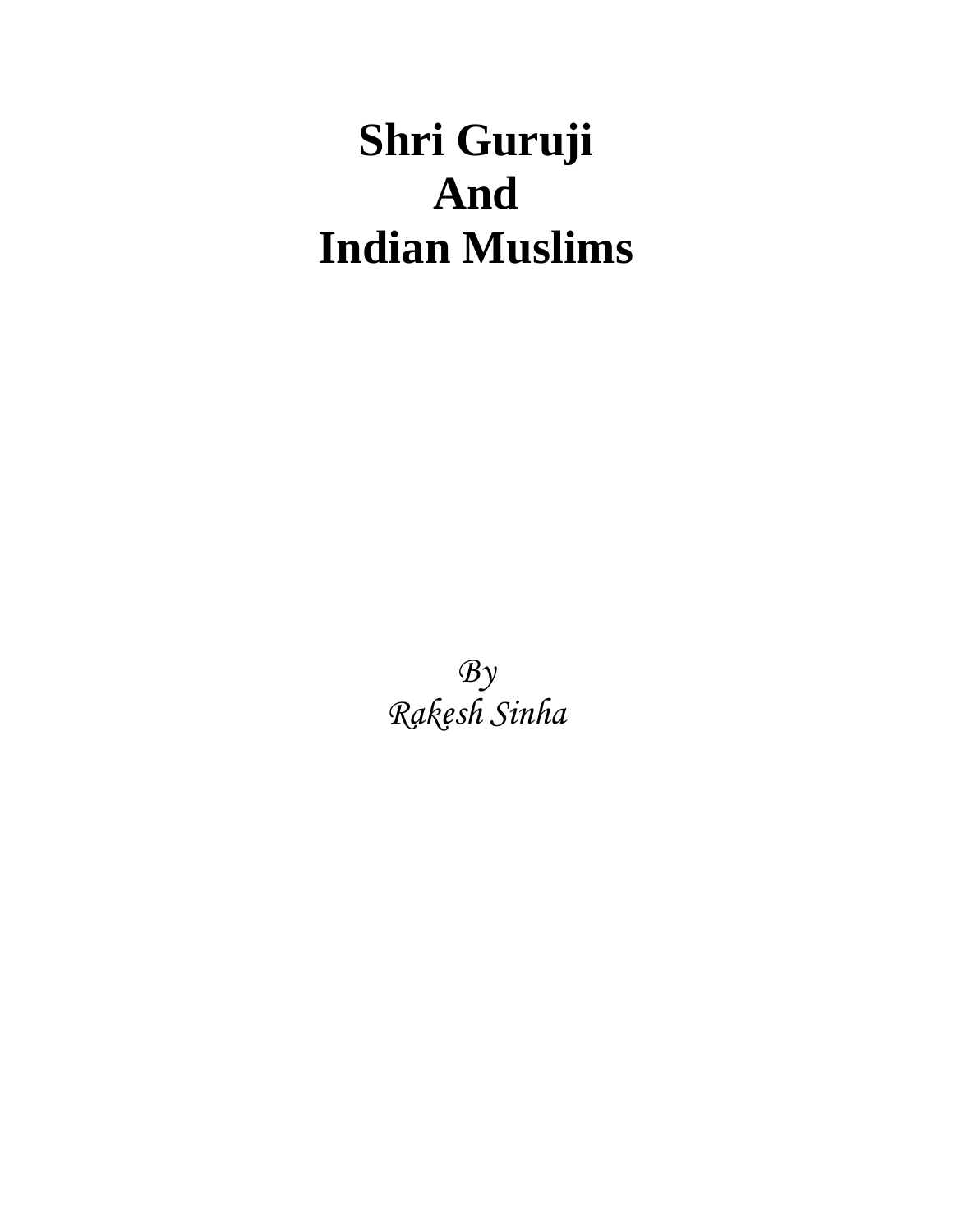#### **Introduction**

The cultural nationalism has been a central theme in Indian social and political discourse since late 19<sup>th</sup> century. A galaxy of thinkers, spiritual personalities and philosophers, which included people like Rajaram Mohan Roy, Swami Vivekananda, Maharshi Aurovindo, B. C. Pal, Lala Lajpat Rai, B. G. Tilak, Mahatma Gandhi, Bankim Chnadra Chatterjee, Ravindra Nath Tagore, Dr K. B. Hedgewar, V. D. Savarkar, Swami Dayananda, M. S. Golwalkar (Guruji), K. M. Munshi , Dr. B. R. Ambedkar, Jawaharlal Nehru, made enormous contributions to the evolution of idea and debate on it in the modern historiography. They differed with each other on many accounts and on their approaches to outline and define the contours of Indian nationalism but all of them largely concur that the cultural foundation gives shape to Indian nationalism. All of them perceived patriotism as a spiritual and cultural rather than a material concept. It is obvious from elevation of the country as 'Mother' and 'Goddess' by them. Moreover, the acceptance of Bankim's *Vande Mataram* as a patriotic and inspiring song in the collective conscience of the people itself tells that nation has been given higher status than religions and community's identity. Mother India becomes the most inspiring and living deity irrespective of sects, philosophies, religions and regions. However, there has been a notable absence of Muslims from such debate. Their hostility to this concept is very remarkable in the trajectory of Indian nationalism. Yet it is also not untrue that there are scattered instances of Muslim thinkers and literary figures who reinforced the idea of cultural nationalism. However, the Islamic religious discourses precluded such thinkers to sustain their ideology or lead to synthesis between indigenous ancestral culture and Islamic faith. Consequently, this could not turn it into an ideology of Muslim masses and remained confined to their personal conviction. The Muslim discourse has not only been predominantly based on pan Islam but also on the hostility to indigenous culture as a rival ideology and tradition.

The Congress effort to end this predicament of Indian nationalism during freedom movement culminated in the partition of the country. We find resolution of many unanswered questions in the philosophy of Shri Guruji. His spiritual self and tireless social -activism, made his thought original and pragmatic. He deals with very fundamental issue of detachment of Muslims from the Hindu culture and nationalism. Unlike Pt. Jawaharlal Nehru there is no gap between his ideas and practice. Nehru's 'Discovery of India' and his politics of survival are two extremes of his personality. Guruji's Bunch of Thought is free from such hypocrisy .It reflects his spiritual mind, activist life and optimism of Indian tradition. The most noteworthy aspect of his articulation on Muslim question is that his pragmatism does not kill his optimism and idealism. I use the term 'original' for his thought on Muslim question because he discusses issues and events, past, present and future of Muslims in civilisational and cultural perspective unmindful of dominant political ideology on the one hand and populist approach to Muslim problem on the other. He applies practical wisdom to look into problems and their solutions rather than following either sheer conservative idealism or dogmatism. He rarely quotes philosophers and scriptures.

In spite of his open and liberal perspective on the question of nationalism and secularism, he has been treated most unfavourably by Islamic scholars and secularist social scientists. Selective and out of context citation of his views is unparallel in Indian academic. They largely quoted a treatise "*We or Our Nationhood Defined*" which was published in 1939. A baffled and elusive domestic and international politics certainly influenced the contents of the book. Not much water has flown down the river of Gangas since Guruji was introduced in the ideological mission of the RSS. The fact is that the book 'We…' neither represents the views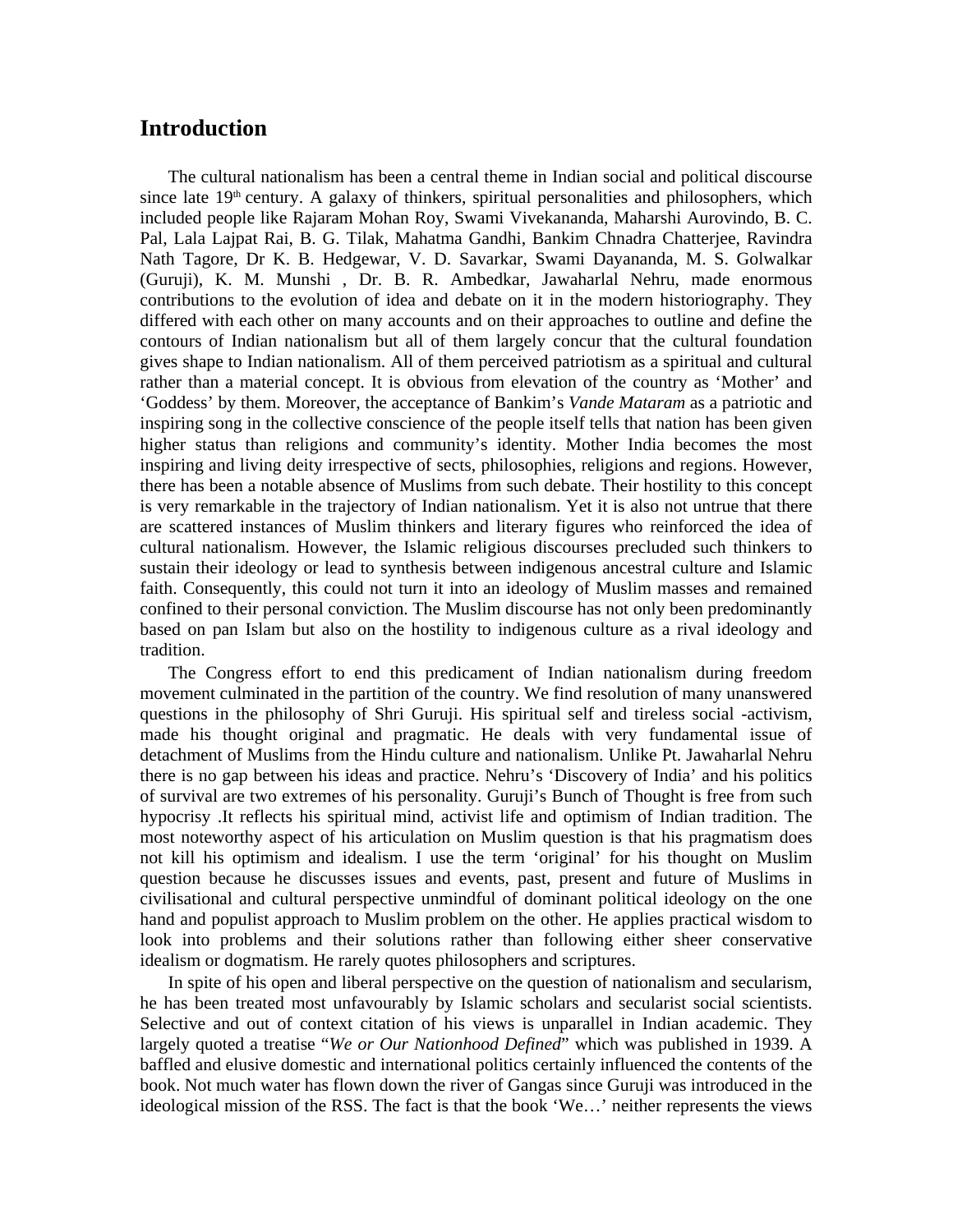of the grown Guruji nor of the RSS. He himself acceded this when he revealed that the book carried not his own views but was 'an abridged version of G. D. Savarkar's work *Rashtra Mimnsa*' (Keer : 527). Yet secularist social scientists find great solace to quote "We" extensively. Infact the journey of his thought begins with his succession as the Sarsanghchalak of the RSS in 1940 and it continued till 1973 when he died. We find his absolute identification with the RSS. There is extraordinary consistency in his views. He created a parallel paradigm, which unequivocally pronounced that a

civilisation-nation, India, with innumerable diversities has been one nation and one people rather than multi-nations and many people. His 33 years long discourse on the subject and practical wisdom demonstrated by him have been largely excluded by the secularists. It is not an exaggeration to say that vilification of Shri Guruji is thicker than all the mud in the Indian rivers. Guruji himself pointed out the malicious campaign against the RSS, "(the) aim of the Sangh is the same re- establishing the integrated feeling of oneness of the nation which has been flowing down since time immemorial. Some suspicions have been roused with regard to this, because the government and certain important members of the ruling party (Congress), and some other political parties have maliciously described it as subversive."(G2000: 172)\*. However, his deliberate misrepresentation in predominantly leftist social scientists is an example of use of unethical academic tool to camouflage their extreme ideological predisposition. Concomitantly such discourses by established social scientists continually eluded academic generations to make an objective assessment of Shri Guruji who encapsulated his ideological mission as to " "Worship the Nation", "Worship the Ideal"." $(G 2000:483)$ <sup>1</sup> Calling him a communal is like calling cow a fox.

Shri Guruji represents the Hindutva which provides immense space and opportunity for sub- identities, sub- cultures, languages, personal laws, cults and philosophies to endure and flourish provided that the people accede that cultural interactions, assimilations, reconstructions, reforms and critical interpretations of traditions and rituals as necessary tools for human evolution and preserving civilisational –cultural identity of the nation. He does not formulate any separate ideological stream, which can be called as Golwalkarism. His ideas unfolded Dr Hedgewar's vision of Hindu Nation in the contemporary perspectives. His thought on secularism and nationalism is not only inseparable from the ideology of the RSS but also tradition of Cultural Nationalism. You reject him then you would be left with no justification to appreciate philosophy of Swami Vivekanada, Aurovindo, Bankimchandra Chatterjee, B. C. Pal and others. As Haq wrote, "Nearly all the thinkers

\* For Guruji (Golwalkar) reference G has been used

Beginning from Bankim Chandra to Bipinchandra Pal (and Aurovindo Ghosh) to Annie Besant conceived the cult of nationalism as the purest form of religion and "nation" as the supreme deity."(1992:20) Guruji is integrally associated with this Hindu thought process. Students of social science can be immensely benefited by his philosophy. The present work is a modest attempt to explore his views on Muslim problems and Islamic identity in the domain of Hindu (cultural) nationalism.

<sup>1</sup> Guruji to All Swyamsevak brethren dated April 2 1973, it was his one of the last three letters written by him before his death.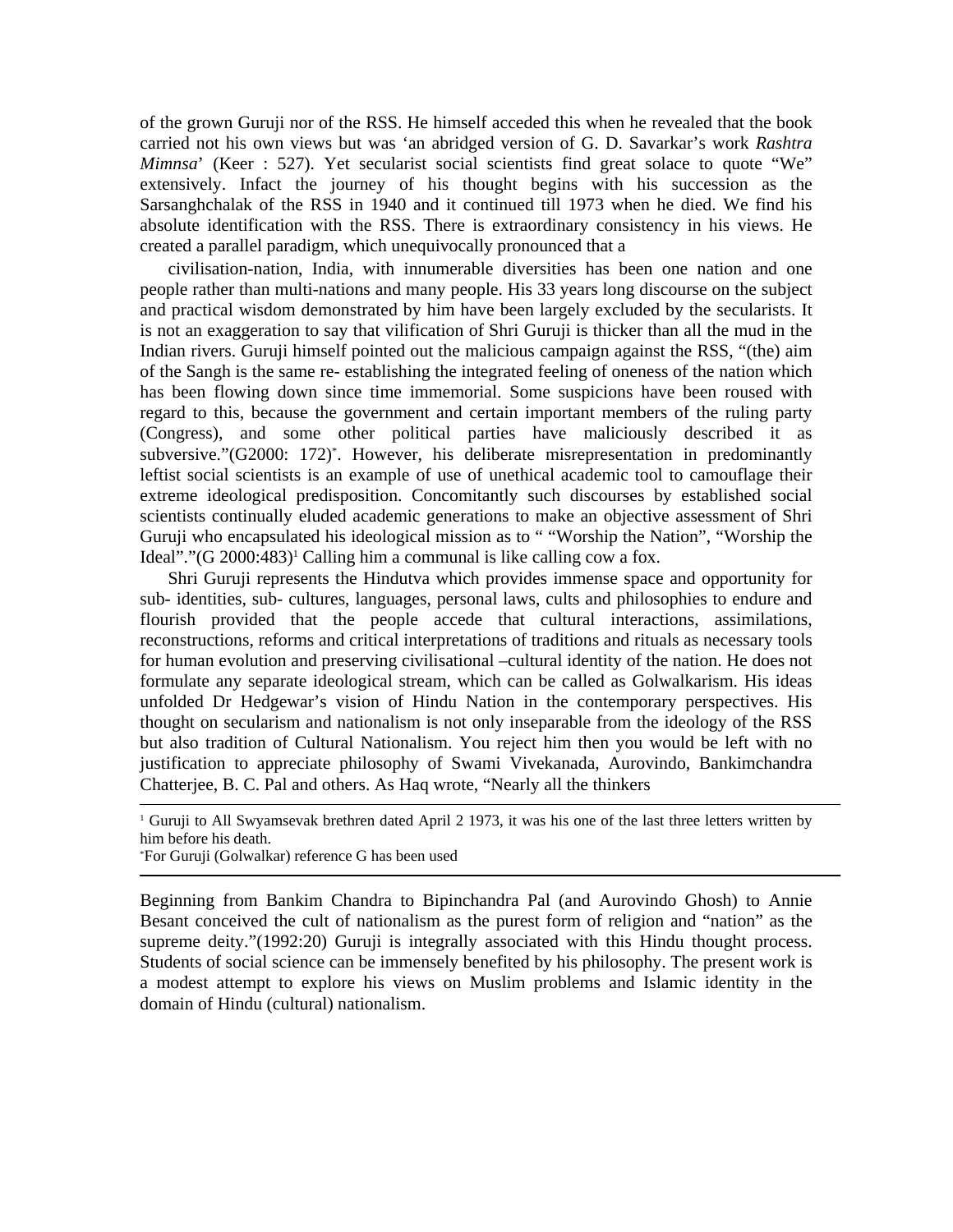#### **Chapter - I New Paradigm**

History of Islamic aggressions and perpetual offences against indigenous culture, sects and way of life and Islamic separatism resulting into two nations theory had certainly not been primary reasons for founding of the RSS in 1925.

It was born amidst hordes of Hindu organisations including All India Hindu Mahasabha led by Hindu luminaries, like V. D. Savarkar, Dr. B. S. Moonje, Bhai Parmamnanda, Dr. Shyama Prasad Mookerjee and others. Dr. Hedgewar founded the RSS with a positive note of reorganising and mentally reorienting the Hindus beyond sectarian and narrow barriers and feelings, like caste, sect, creed, language and above all rabid individualism. He aimed to resurrect progressive cultural identity in purely nationalistic terms. It was, therefore, also a disapproval of the contemporary Hindu Movement obsessed with terms of reference of Islamic aggression. The stories of grave atrocities and acts of barbarism committed by Islamists for centuries are certainly useful lessons of history to correct our approach to nationalism, strengthen inner resilience of the nation and to make categorical distinctions between a national and an alien. However, the history and ideology of Islam in India cannot be the foundational elements of the Hindu movement. Dr. Hedgewar underlined the importance of creating solidarity among Hindus as a national community. This would entail a transformation in the Muslim mind and pave the way for assimilation. Thus the RSS made a clear departure from the contemporary discourse of the Hindu Movement. For Dr. Hedgewar regeneration and rekindling of nationalism was a ceaseless process just like the motion of the earth. He prevented contemporary narrow discourses to become the central issue of the RSS ideology. For instance, he differed with Dr. B. S. Moonje, Hindu Mahasabha leader, on the question of British Imperialism vis-à-vis Muslim problem (Sinha, 2003: 118-119).2

Moreover, Colonel U. N. Mookerjee<sup>3</sup> added an exciting issue in the contemporary discourse by his thesis that Hindus would be turned into minority and Muslims into majority if besides demographic trend, social schism among Hindus would remain unchanged. He summed up: 'they (Muslims) count their number, we calculate our losses. (Mookerjee: 1909) Swami Shradhnanda's influential work "Hindu Rashtra: Saviour of the Dying Race" came in 1926. By this time the idea of demographic decline had become entrenched as a core feature of Hindu Nationalism. (Zavos: 109) Dr. Hedgewar had not used it either to explain the concept and ideology of Hindu Nation or expand the organisation. In fact he was working on a civilisational vision to revive the confidence, sense of nationhood and intellectual potential and consolidation on social and national planes of the Hindus. It was a subtle and silent shift from the contemporary understanding of the Hindu organisations and their leadership. They had been showing concern only for numerical and political superiority of the Hindus vis a vis Muslims. The new paradigm was strengthened by ideological sharpness, and forthrightness of Shri Guruji. The distinction between the two provided consistency to the RSS ideology and its distinct identity. Guruji succinctly stated that any attempt to reorganise our society on the basis of hatred of the Muslims "would therefore be to court degeneration and disaster. For that would pollute our minds by constant remembering of their heinous crimes…it is true that sometimes Sangh workers too refer incidents involving Muslims …but that is only to draw attention to the lessons we have to learn from history."(G2000: 231) He further noted that "Some extreme Hindu bodies came into existence in our country to counteract the growing violence and depredations of Muslims and to put a check to their appeasement in the political field, they recounted again and again the harrowing tales of the blood –curdling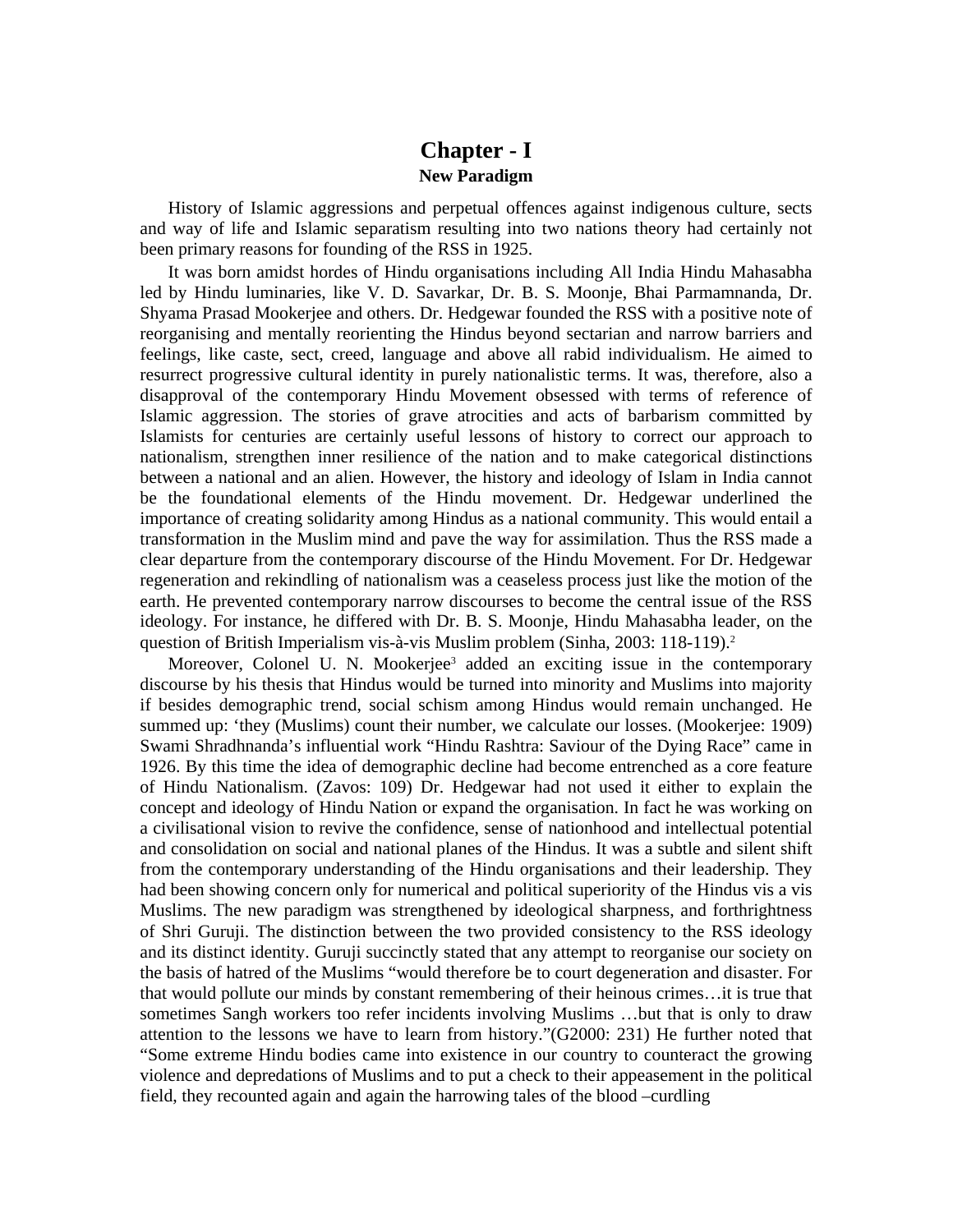$<sup>2</sup>$  Dr. Moonje in his speech stated that the British government should continue till the Hindus</sup> could not feel to overtake Muslims and confidant to dominate the polity of the country. Dr. Hedgewar showed his displeasure on his argument. Moonje' diary, B. S. Moonje, Private papers, NMML, New Delhi.

3 Mookerjee was a son in law of Shri Surendranath Banerjee.

Massacres, forcible conversions, raping of women, desecration of temples and all such atrocities perpetrated by the Muslims ever since they stepped on their soil. …. It is this atmosphere of reactionary mentality that makes people view the Sangh also in the same light." (G2000: 232) He cites an example of Muslimised perspective ensconced among average Hindus about their own organisations. When he visited a new place to start the work there a gentleman of the town confronted him with the question, "well, where is the need for the Sangh in our town? There are no Muslims here." He responded, "We have come here to organise Hindus and not Muslims. I hope you are all Hindus. How are we concerned whether Muslims reside here or not."? (G2000: 232) Social divisions, lack of solidarity among Hindus allured the aggressors to fulfill their destructive desires from Ghazani to Jinnah. It is a fact that an unhealthy body cannot take the bull by the horns. So, for both Hedgewar and Guruji the primary task was to set right Hindus' home first.

Both set of people, firstly, 'political Hindu ' and, secondly, 'Hindus out of reaction' can not provide leadership for the reconstruction of Hindu society. (G 2000:60) That's why while explaining the purpose behind the formation of the VHP he accentuated that their works should not be "reactionary in nature nor in content." G1979: 16) He proclaimed,

"It is not because Christians and Muslims are active against us, that we have to work for our society and dharma... for remember that even if there were not a single Christian mission or Muslims Majlis (congregation) to work against us, it would always be necessary to work for our religion, society and the nation. With this positive idea the VHP has come into being." (Ibid)

Such constructive approach to Hindu organisation, leadership, ideology and programmes provided the solid foundation and resilience to the RSS. Guruji views Muslim question from the cultural nationalist perspective rather than Semitic and non Semitic division, with the assimilative spirit and yearning than confrontationist and majoritarian position. He begins his reconstruction of national community by presuming the presence and perpetuation of alien mentality in the nation's body politic. He defines, what is called, 'national' as follow:

'People whose loyalty to the country and her traditions, to her heroes down the centuries, to her security and prosperity, is undivided and unadulterated, are national." In a similar manner he traces the germs of separatism in the wrong notions of identity upheld by any community as a whole or majority of them,

"Groups who continue to believe themselves to be aliens, aggressors, victors and erstwhile masters and rulers of the country, are aliens evidently, and when there is desire to re-establish themselves as such rulers are also hostiles."(G2000: 173) Both the definitions explicate the difference of approaches of the Hindus and the Muslims to India's freedom movement.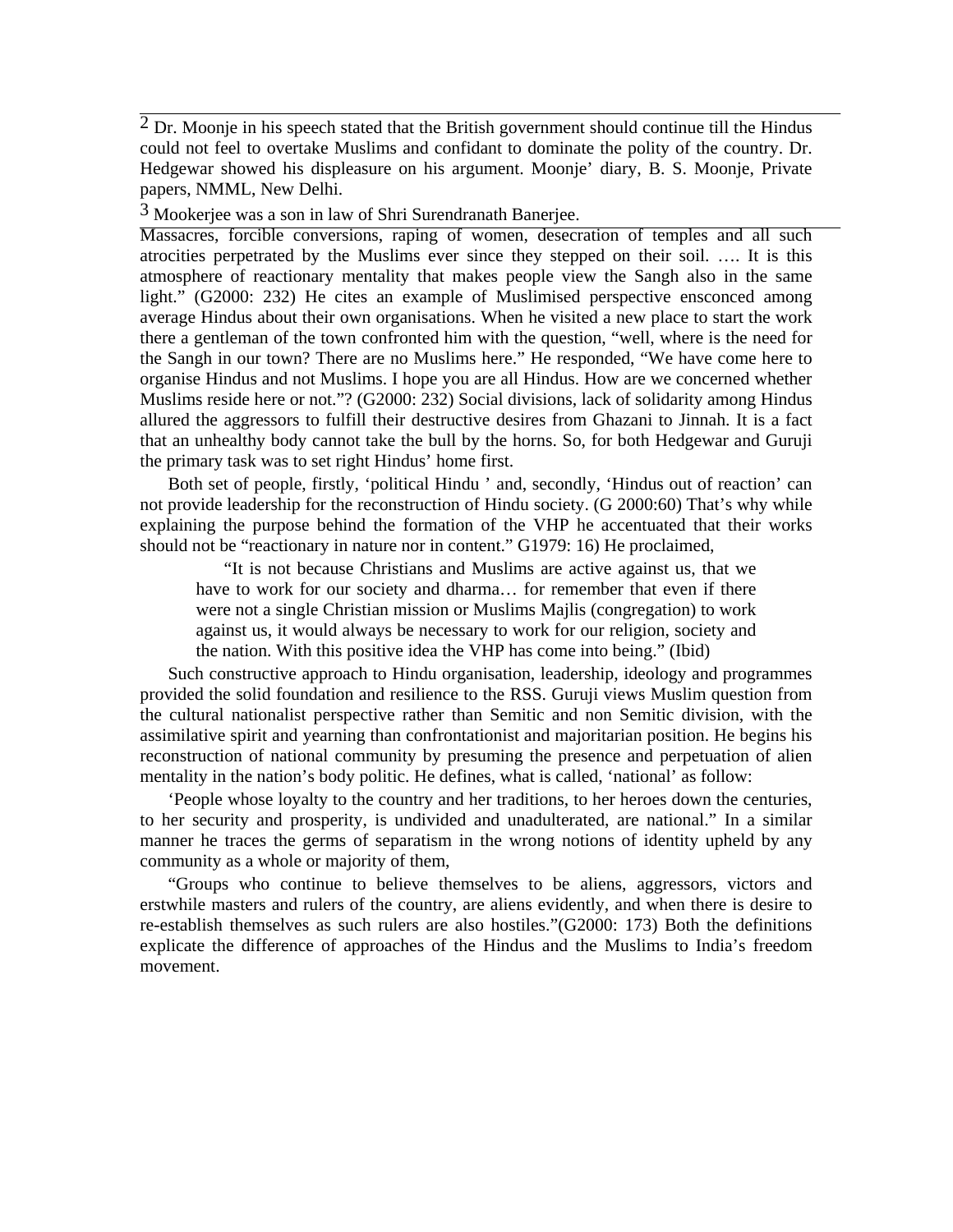#### Chapter - II **Aggressors and Converts**

 The advent of Islam in India was not only an addition of a new religion in the Hindu civilisation but also the beginning of ceaseless social and religious confrontations. It repudiated age-old convention of religious freedom. Aggressors were conscious of inclusive nature of Hindu civilisation. Assimilative character of Hindu cultural environment was, in the eyes of Muslim elites a serious threat to Muslim way of life and called for 'constant vigilance and effort' to thwart it. (Madan1997: 112)4

Guruji points out,"Many persons came to this country from various parts of the world. They have chosen to stay here. They have adapted themselves to the life here, the ideology and philosophy here. Some have made their own contribution towards enriching this mainstream. The Muslims unfortunately, stayed apart."(Guruji: 1974:48)

Thus a trail of two civilisations continued for more than thousand years. While one had the state power, organised force with a mission and a zeal to expand Islam, another had 'highly developed civilisation, religious traditions which were radically different' (Madan 1997:145) extremely disorganised polity and divided social structure. There is no parallel of the heroic tales of the people who resisted religious onslaught

4 Also see Qureshi, Ishtiaq Hussain, The Muslim Community of Indo Pakistan Subcontinent' 1962, (610- 1947), P.103

From generations to generation and despite all the criminal and barbaric acts committed by the Muslims, Hindu civilisation stood the test of time. Numbers of Hindus, who surrendered to Islam or forcibly converted, were far less than number of people killed by the aggressors. Sikh gurus faced persecutions to save the indigenous culture and traditions.

Guruji draws a line between Muslim aggressors and the converts. Aggressors belonged to different race; nationality, civilisation and culture while the converted Muslims have commonality with Hindus. They have common ancestors, common culture and history. Guruji follows more comprehensive criteria to define a Hindu. He says, "We are not so mean as to say that with a mere change in the method of worship an individual ceases to be a son of the soil. We have no objection to God being called by any name whatever …he can not be a Hindu at all who is intolerant of other faiths" (G 2000: 125)<sup>5</sup>

How can a body of converts claim separate culture or disassociate with their ancestors and delink themselves with the history and trajectory of the national life? Guruji feels that Indian Muslims have been trying to compartmentalise all aspects of their life whether it may be language, culture, uniforms and festivals or national heroes. He says, "Why should they (Muslims) behave as they are doing? As a matter of fact, in no other country in the world, where Islam has spread, the earlier dress, the language, the way of living etc., of those countries have changed. In Iran, Turkey and other countries their original dress, language, view of life etc., have remained the same. But in our country everything, even thinking also, is changed."(Guruji, 1974:46)

Shri Guruji begins with his theory that people of the land irrespective of their religious beliefs belong to the same cultural and ancestral origin and says, "Muslims must realise that we are all one people and it is the same blood that courses in our veins. They are not Arabs or Turks or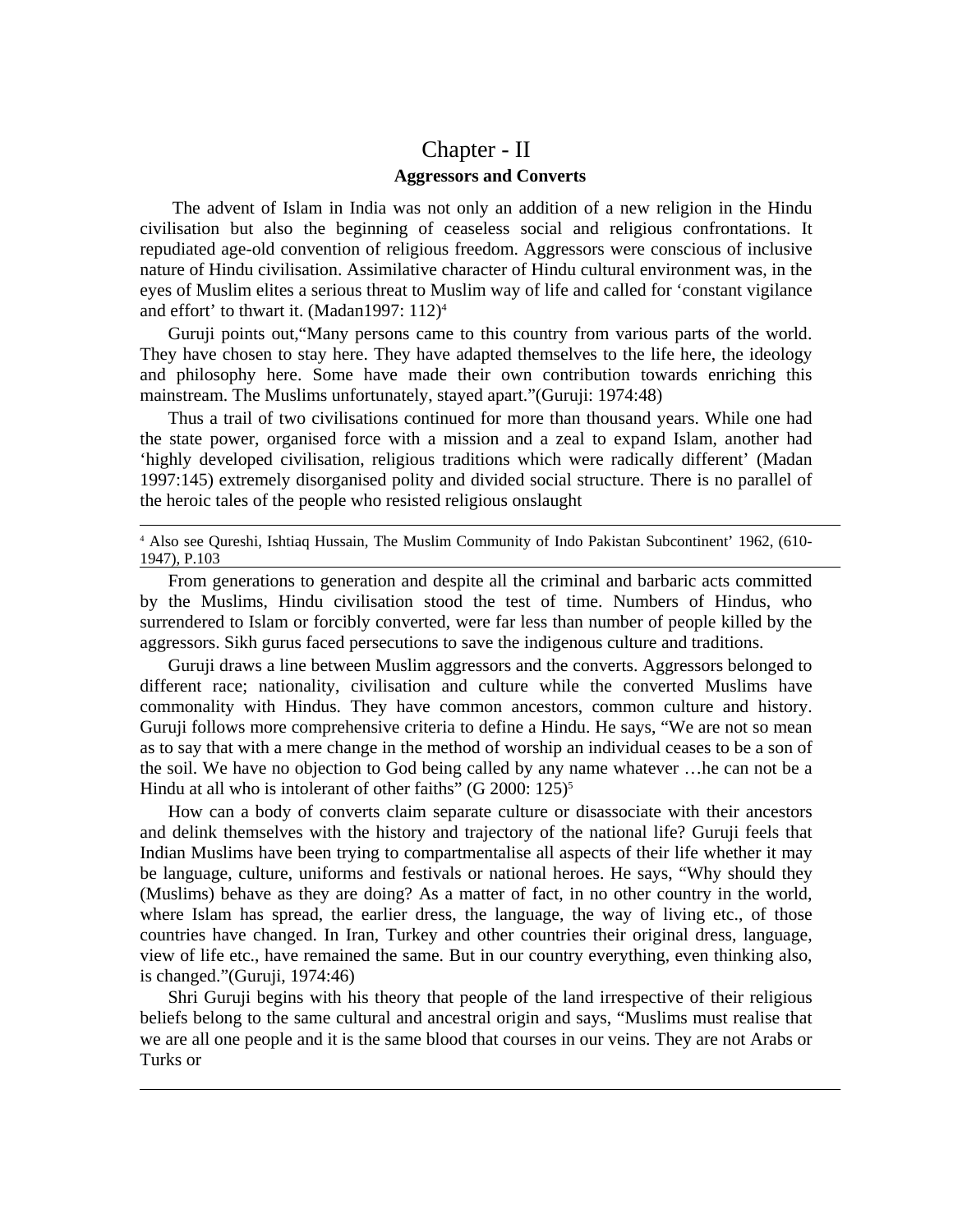<sup>5</sup> Chetan Bhatt interprets Guruji's views anarchically and presumably to prove the hypothesis of equivalence between the ideology of Hindutva and Nazi and other philosophies rejected by the RSS. See the point made by Bhatt,"Guruji proposed that all minorities had become Hindus not through a conscientious and voluntary choice that accompanies religious affiliation but against their will and conviction and under an explicit and palpable threat of violence" (Bhatt2001: 131)

Mongols. They are only Hindu converts…the problem can and must be solved by Indian Muslims owning the country and its ancient culture as theirs. Indian history did not begin with Mohammed Ghazni" (G: 1974:43-44)

Guruji's proposition is absolutely free from any ambiguity. He says that no race, community or nation can claim to be the custodian of all wisdom and discard rest of the humanity. Creative wisdom is not confined to some people. He says, "No people on the face of this earth are entirely without some abiding virtues, nor will they be endowed with all the necessary noble qualities...there are indeed very pious people worthy of emulation in all countries."(G 2000:346) K. S. Durrany wrote,

"The RSS does not preach that Hinduism is the only religion in the world. The concept of finality and paramountcy of a single shed of divine revelation has always been alien to Hinduism and it appears that the RSS wants to retain that religious diversity with a sense of cultural unity throughout the length and breadth of the country."6 (Durrany: 86)

Guruji believes that philosophical and spiritual diversities need to be protected and encouraged. Cultural assimilation does not mean negation or rejection of freedom of religion. It does not "mean that anyone should give up his way of worship. We can never advocate this, or even think of it. We believe that one single way of worship is not suitable for the whole of humanity."(Jeelany; 48) His submission is that Hindu way of life is based on this very concept. It is originally inbuilt in the Hindu civilisation. So any sermon on secularism to Hindus is like using candle in daylight. Prof. Moazziz Ali Begh underpins Guruji's argument stating that; "I have found average Hindu ethically far more elevated than an average Muslim. A Hindu is definitely more humble and mild, and a Muslim (barring the truly God loving people) is definitely more arrogant and aggressive."(1992: 85) Guruji further elaborates the difference between tolerance and respect as follow, "The word 'tolerance' which is often used to express this idea (Truth is one, sages call it variously) is very meek, it is just another word for sufferance. It implies an element of ego, which just tolerates other viewpoints without

"Positive respect breeds nothing but stagnancy…two diametrically opposed viewpoints can tolerate each other, but they can not be expected to respect each other."(Maualan Akhlaq Ahmed Qasimi, secularism: mazhabi rawadari (secularism: Religious Tolerance)(Urdu daily Al Jamiyat, Delhi July30, 1969)

This clearly shows Islamic mind is not prepared to rehearse its basic framework of religious philosophy.

<sup>6</sup> Dr. Durrany, KS, associated with Indian Institute of Islamic Studies.

any love or respect for them. But our training has been one of respecting and even accepting other faiths and viewpoints as so many paths to reach the same Truth."(G: 2000: 38) The Muslim mind does not accept this. As one of them writes,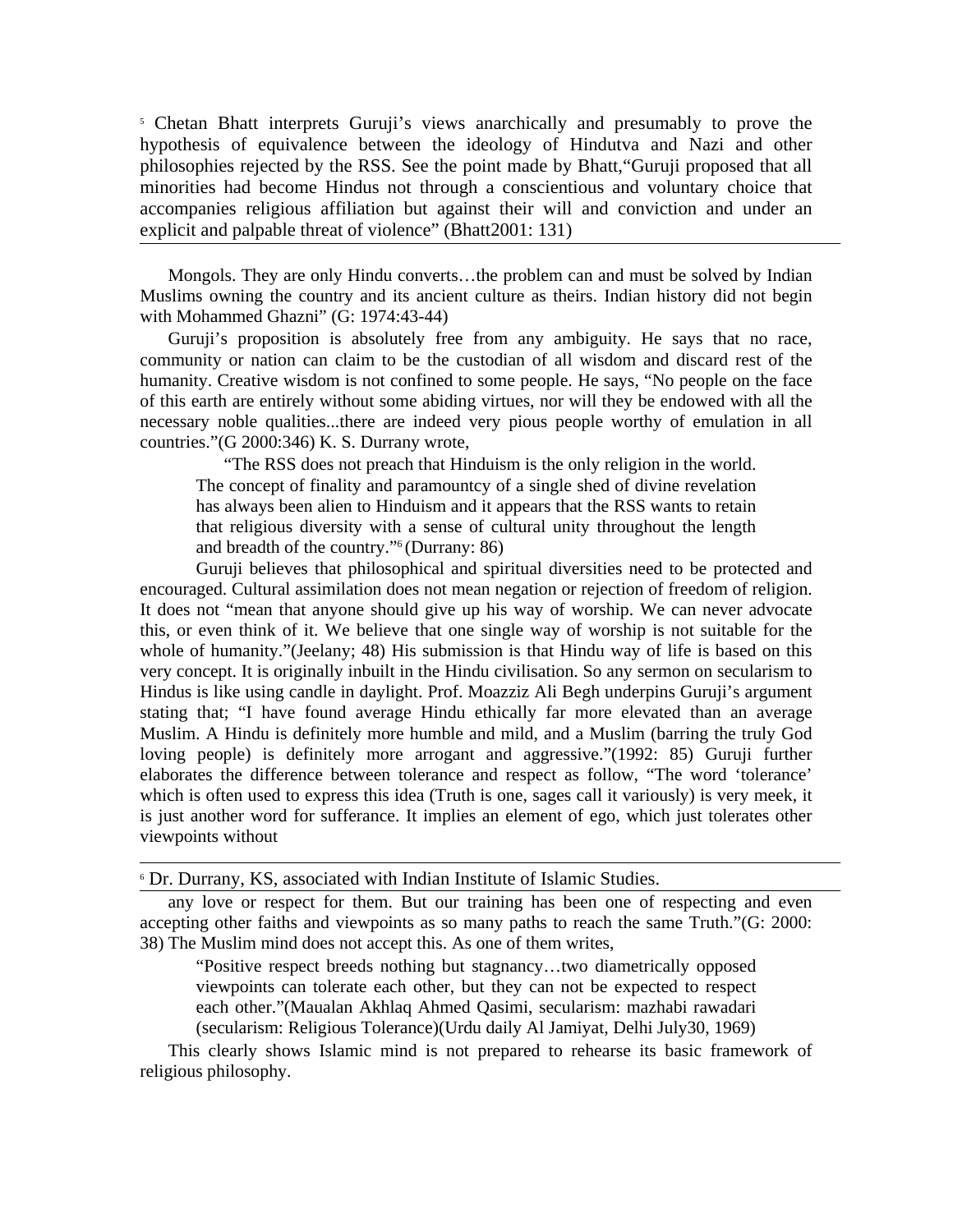Nehru's following bunch of self -introspective questions to Muslims is virtually repudiation of their attitude, mindset and philosophy of life and vindicates Guruji. Nehru spoke only a few months after the independence before the educated Muslim audience of the Aligarh Muslim University (AMU), which was considered a breeding ground for Two Nation (Pro –Pakistanis) during the colonial period. He observed,

 "I have said that I am proud of our inheritance and our ancestors who gave an intellectual and cultural pre-eminence to India .How do you feel about this past? Do you feel that you are also sharers in it and inheritors of it and, therefore, proud of something that belongs to you as much as to me? Or do you feel alien to it and pass it by without understanding it or feeling that strange thrill which comes from the realisation that we are the trustees and inheritors of this vast treasure…You are Muslims and I am a Hindu …but that does not take away from that cultural inheritance that is yours as well as mine."(Convocation address at the AMU, 24 January 1948).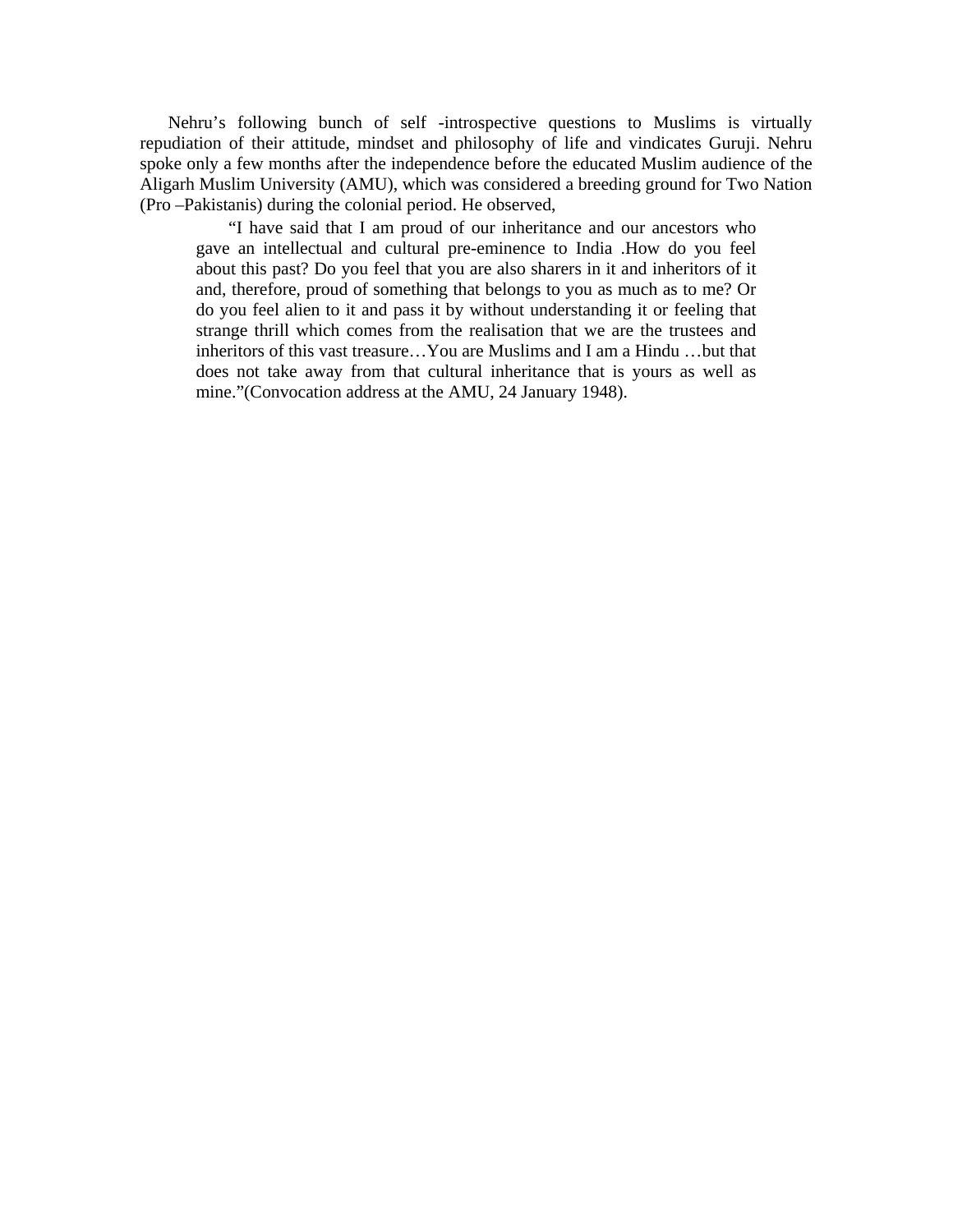#### **Chapter - III Green Peril**

Guruji was a practising ideologue. He views that philosophy of cultural nationalism does not deny space to pluralism in social and religious life. In fact religion does not find pivotal position in the concept of cultural nationalism. Thus he withdraws the role of religion in the formulation of nationality. He also does not find any direct relationship between secularism and nationalism. It is a mistaken idea to correlate them. Sociology of religion reflects nature of the society and its civilisational roots. Nationalism is based on mental allegiance of the people to a their nation. It is not plausible that the change in religious composition would affect nationalist spirit. Nationality does not change with the change in religion in India. (G IX: 45)

Guruji uninhibitedly argues, **" My feeling is that the nature abhors excessive uniformity. It is too early to say what these uniformities will do to western civilisation in times to come. Apart from the here and the now we must look back into distant past and also look forward to the remote future…we in this country have millennia of experience. We have the tested way of life. And our experience is that variety and unity can go together."7** . He believes that there has not yet been any honest efforts to either remove their misgivings or to assimilate them. He wisely believes that hope for assimilation cannot be generated either by appeasing them or reviling their sentiment. One should not be artificial while interacting with them at any plane. Pleasantly responding to Id's greeting by a Muslim he stated that, "All sacred religious festivals have one common objective to remind people about devotion to God." (G VIII: 157).<sup>8</sup> His social philosophy can be summed up as progressive harmonisation between religion and Sanatan *Dharma* or eternal culture of Bharat. 7 Motherland, 23 August 1972; Guruji's expression of Indian pluralism militates the historical experiences of European civilisation. That's why many of the European thinkers from James Mill to Valentinen Chirol condemned the Indian pluralism. To chirol India was antithesis of word national empires, for the population of India cojusted of 'variegated jumble of races and peoples, castes and creeds."(Panikkar: 25) 8 Guruji to Muhammed Rafi, March 3, 1970,

Here there is no place for religious egoism or sense of superiority. Locked and aggressive Muslim mind could not shake his firm belief and confidence in his own ideological moorings of religious freedom. His dialogue with a Kashmiri Sufi Nazir Ahmed in Aligarh presents a contrast between the Hindu and Muslim perceptions of achieving harmony and peace. Ahmed suggested him that 'the threat of godlessness and communism was overtaking all of us and we who believe in God should get together to meet the threat'. Showing his complete approval with his proposition Guruji tried to unravel his mind. Guruji said, "I perfectly agree with you but the difficulty is that we have, as it were, broken the image of God, and each one has got his own piece. So what is to be done? You think of God in one particular way, the Christians think in another, Buddhism says there is no God, there is, only Nirvana; the Jain will say it is nothing; then so many will say we worship God in the form of Rama, Krishna, Shiva etc. How to ask these people to believe in one common God? Have you any recipe for this? Now this Kashmiri man known to be Sufi, which I take to be thinker and God -minded man, you will be surprised at his answer. He said, *why not all of you come to Islam*."(Emphasis added) Guruji was amazed by the answer because Sufis are known as liberal rather than fundamentalist. Then Guruji argued, "Don't you think that people will say,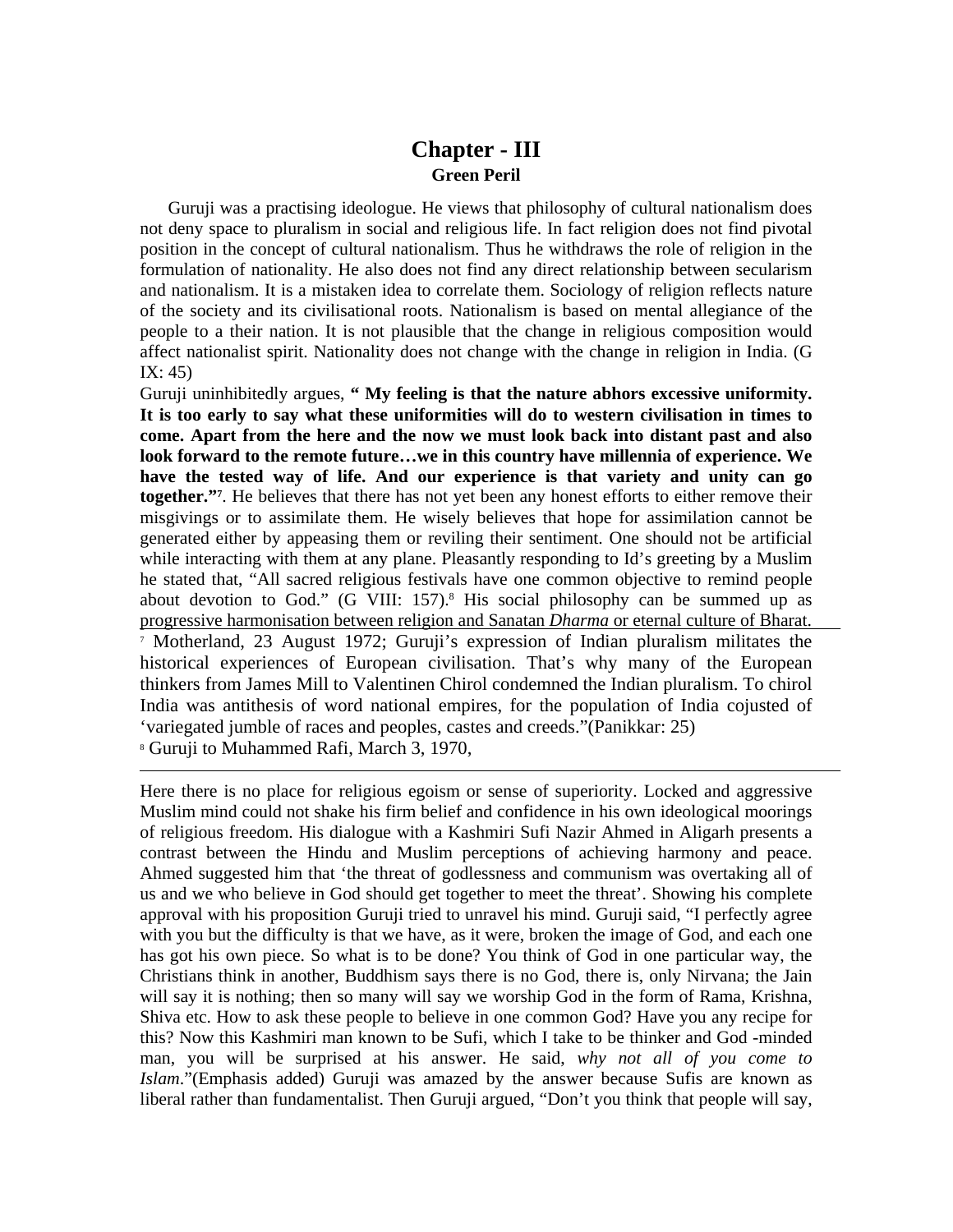why not join Christianity? Suppose, I devote as I am to my religion, say why not become a Hindu. It comes to the same thing and the problem will never end."Ahmed wanted to know whether Guruji had solution to this vexed question. Here Guruji showed his finest philosophical aptitude when he argued,

"There is no substantial philosophy which does not belong to the Hindus or to the Muslims. Call it Advaita or whatever you like. It says that there is one single existence, which is truth, which is bliss. It is the Creator, Sustainer and Destroyer. All our conceptions of God are only limited conception of that ultimate reality, so that the rock bottom of ultimate reality will join us together. It does not belong to any one religion. Everyone can accept it on this account. Religion is only way of worship. This is not such a way; it is a philosophy. It is the philosophical understanding of the world. It can be taken to be the rock bottom."(Jeelany: 46)

Guruji advised Ahmed that as a Sufi he should accept it. His proposition, is in fact, a question before the Muslims of India whether they are prepared to respect the vision and wisdom of the Mother country which provided them opportunity to live, prosper, govern despite their antipathy to whatever belonged to Hindu civilisation before and after their advent to Indian soil.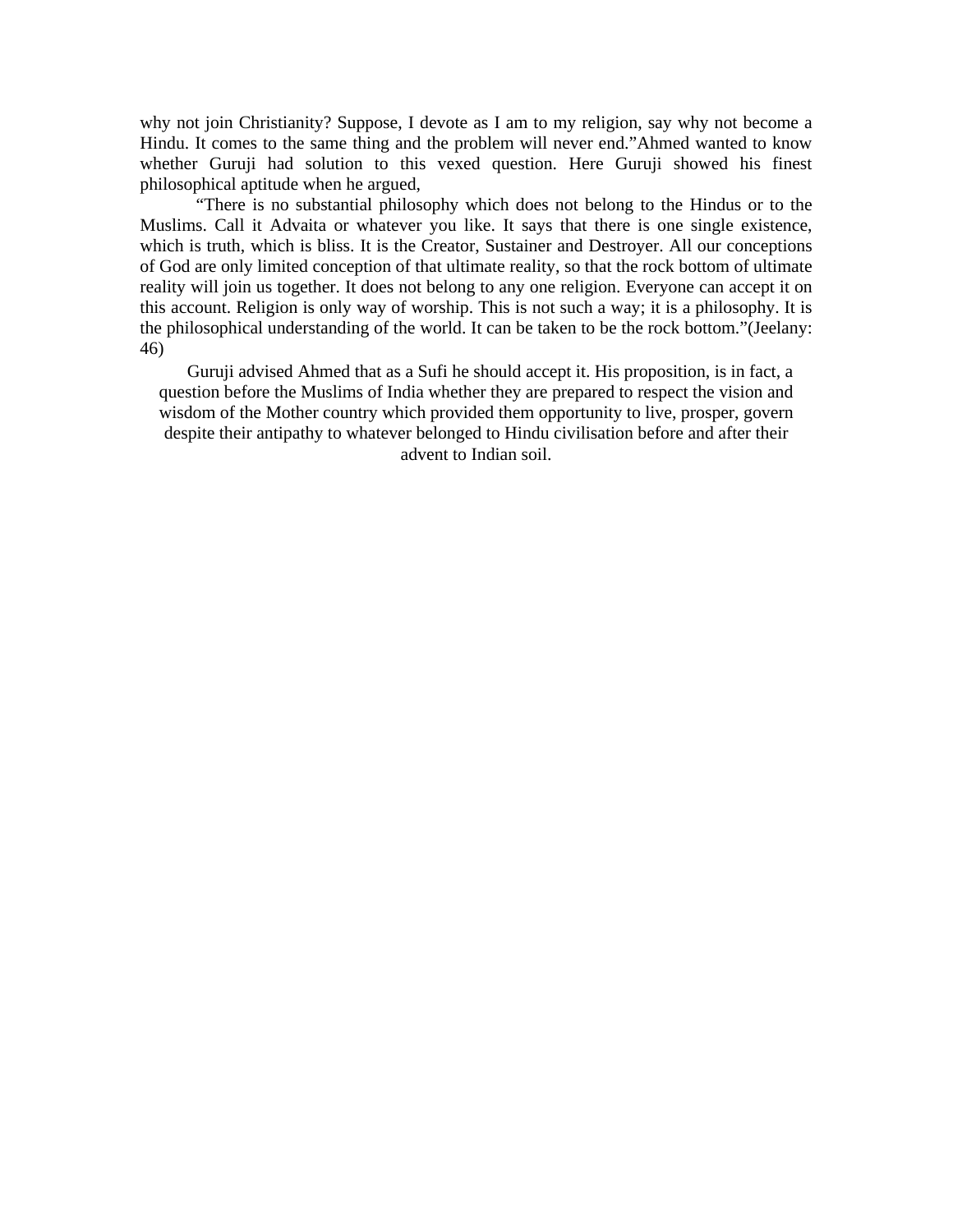#### **Chapter – IV**

#### **RSS and Islam**

Guruji's ideological conviction is in a complete countenance with the Vedic philosophy, "Truth is One, Sages call it variously" (*Ekam Sat, Viprah bahudha wadanti*). He describes it as a 'Himalayan vision' (G2000: 38). At another place he says that he does not consider anybody whether Muslim or Christian as alien if one demonstrates his unqualified loyalty for the Bharat. (Banka: Vol.II: 142)<sup>9</sup>

Expectedly, the Muslim thinkers and theologians take such proposition as all religions are equal and deserve respect as an insult of Islam. As Shaz says that considering Islam at par with Hinduism is a 'mischievous idea'. (Shaz: 69) Another Muslim mind makes the thing clearer. Kettani wrote, "The process of assimilation is particularly effective when the Muslim community has no special schools for its children and does not have adequate number of mosques for its adults...Muslims should continue to believe that Islam is the only true religion and that all other religions, as stated in the Holy Quran will be rejected by the Creator. Believing that all religions are equally valid is the first sign of religious assimilation." (Kettani: 10-11)

Muslims are not to be solely blamed for their alienation from Hindus and the indigenous culture. The process of their integration with the national life, which was in vogue, however intermittently, says Guruji was disrupted by the British colonialism by applying divide and rule. (G IX: 47) After independence this process has been blocked by vote hungry politicians. He also blames 'extremely narrow minded religious leaders' for creating schism and not viewing the problem of integration

#### 9 Memoir of Shri Madhavrao Mule

from the 'whole national concept in their mind.'(Jeelany, 46-47). He genuinely feels that the responsibility to create inter communal harmony lies on both Hindus and Muslims and adds that there is an odd which discourages such constructive approach, "our leaders are prone to put blame on Hindus and absolve the Muslims. This has given the minority community, that is, the Muslims, encouragement to continue to indulge in their own communal activities."(Jeelany. 47)<sup>10</sup>

Guruji does not use the term Hindu as a classical religious concept. His idea is similar to B. C. Pal who points out that Hindu Culture is the very soul and essence of what we now understand as nationalism. He too does not equate Hinduism with a religious concept. (Pal: p81) It is a mistaken idea that Hinduism is parallel to Islam. Heinrich Von Stietencorn rightly says, "Why is "Hinduism" so difficult to define? It is because we always try to see it as one "religion". Our problems would vanish if we took "Hinduism" to denote a socio-cultural unit or civilisation which contains a plurality of distinct religions."(G2001: 38) He says, "Hinduism is a civilisation formed and enriched by a group of religions which developed a particularly liberal way of coexistence and interactions between themselves."(Ibid: 40)

#### **Hindu Rashtra and Muslims:**

Guruji's prescription that India is a Hindu Rashtra becomes confounded when it is superficially perceived from the western philosophical and terminological parameters. Its semblance to theocratic nation can then be superficially created.Guruji says that the fear that Hindu Rashtra "will imperil the existence of other religious groups arises by applying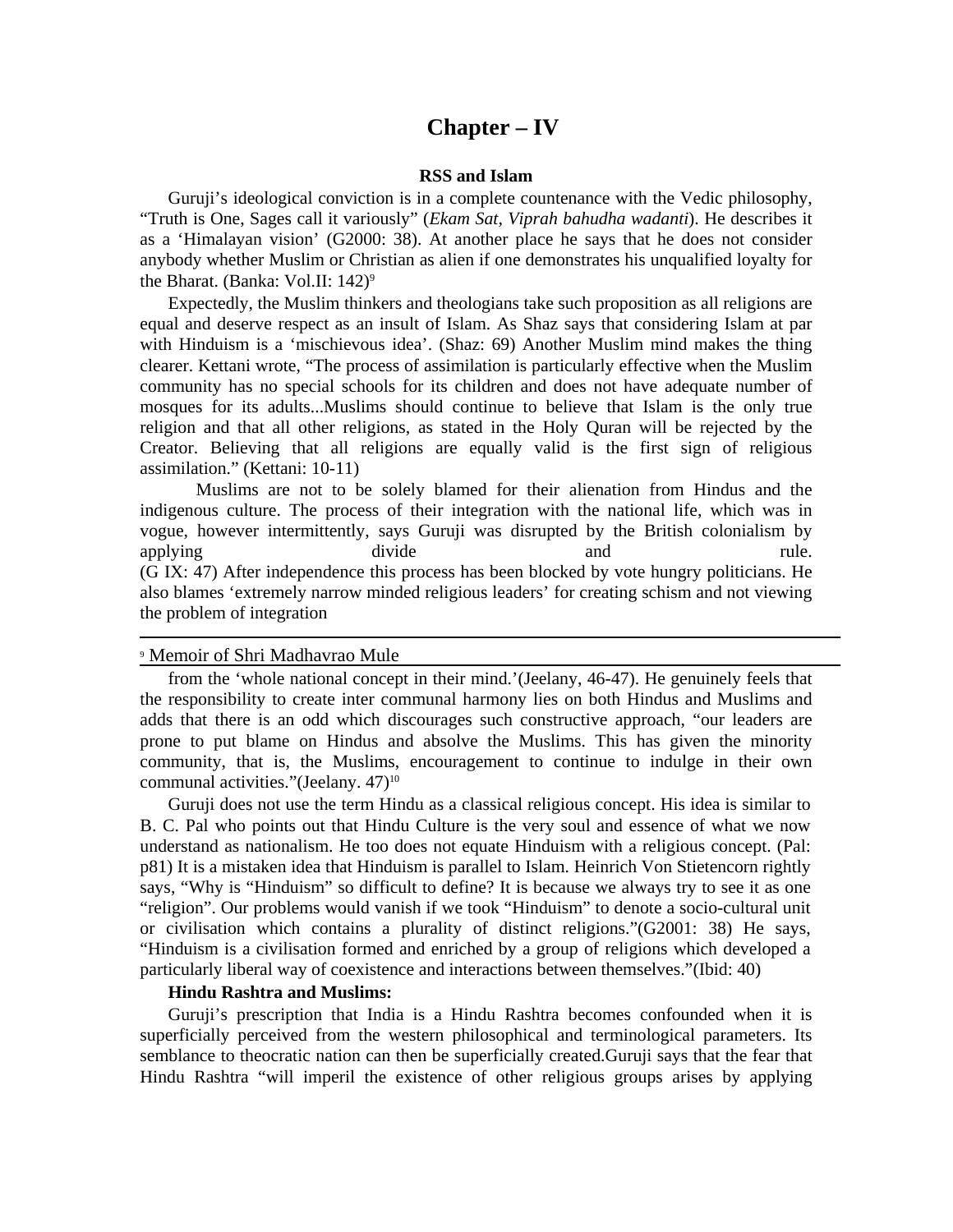Semitic yardstick to it and imagining that the concept of Hindu Rashtra is analogous to that of the Semitic states notorious for their religious bigotry and persecutions." $(G 2000:160)^{11}$ 

10 The demand for reservations on communal line is reinvented by Hindu leaders who have little or no corrective memory or study of our history of fermentation of separatism in the midst of secular, democratic and anti –imperialist struggle led by the Congress and Gandhi. If one leader says that the precondition of any alliance should be the Muslim Chief Minister of a state, what does it mean? The state of Andhra Pradesh provided five percent reservations to

<sup>11</sup> In Burma publishing of Quran needs official permission they are forbidden from performing hajj. (Kettani: 142) in Canada Islam is not recognised on equal footing with Christianity. (Kettani: 207)

 He firmly rejects the communal state and says non-communal state has always been a feature of Indian culture except two occasions, during Buddhist and Muslims rule. (G IX: 67)

He defines the non-communal state as follow, "if the state does not meddle into religious issues then the state would be called non-communal. Even if a Muslim would be the Prime minister of India then too the state would be non communal. If he would try to metamorphose the culture of the country then he would be democratically defeated because his action would be against the interests of the people."(G IX: 68) Thus he argues that exclusive Hindu state that denies citizenship to minorities or treats them unequally is "a phantasm created by overstrained nerves and too lively an imagination, deserving only to be ignored as not worthy of consideration."

Unlike the western model of secularism, he does not take into account numerical value of any religious community. He believes there are one people in a nation with diverse approaches of their lives. There is no religious pre condition for patriotism or nationality. **Partition** 

During colonial period, the RSS maintained that unity of anti-imperialist struggle should not be disrupted on the basis of respective ideologies of contemporary social, cultural, caste, religious and political organisations on the one hand and personal ambitions, caste or community's interests on the other. Despite its serious ideological differences with the Congress, particularly on minority issue, the RSS, in the given circumstances and limitations, unflinchingly supported the Congress programmes. Most remarkably, it has not raised any issue or led campaign, which could weaken the national movement. The Muslims attitude to the national movement was one of self-exclusion and divisive. In 1905 at Benaras session of the Congress number of Muslim delegates fell to 17 out of total delegates 756. (Rajput: 18)

Guruji draws a parallel between their role in the medieval and modern period of Indian history. He sensibly says, "The Muslim desire, growing ever since they stepped on this land some twelve Hundreds years ago, to convert and enslave the entire country could not bear fruit, in spite of their political domination for several centuries. In the coming of the British they found an opportunity to fulfill their desire. They played their card shrewdly… and ultimately succeeded in browbeating our leadership into panicky surrender before their sinful demand of Partition."(G2000: 178-179).

Guruji says that had the Congress leadership taken the right and rational approach things would have been different. When the Muslim question came before them they showed the lack of conviction, clarity and confidence. They were not prepared to contemplate alternative method. Cultural nationalism propounded and successfully practised by Lokmanya B. G. Tilak and his contemporary was rejected by them. Guruji says the remedy of the Muslim separatism and non-cooperation lay in the firmness of the Congress leadership.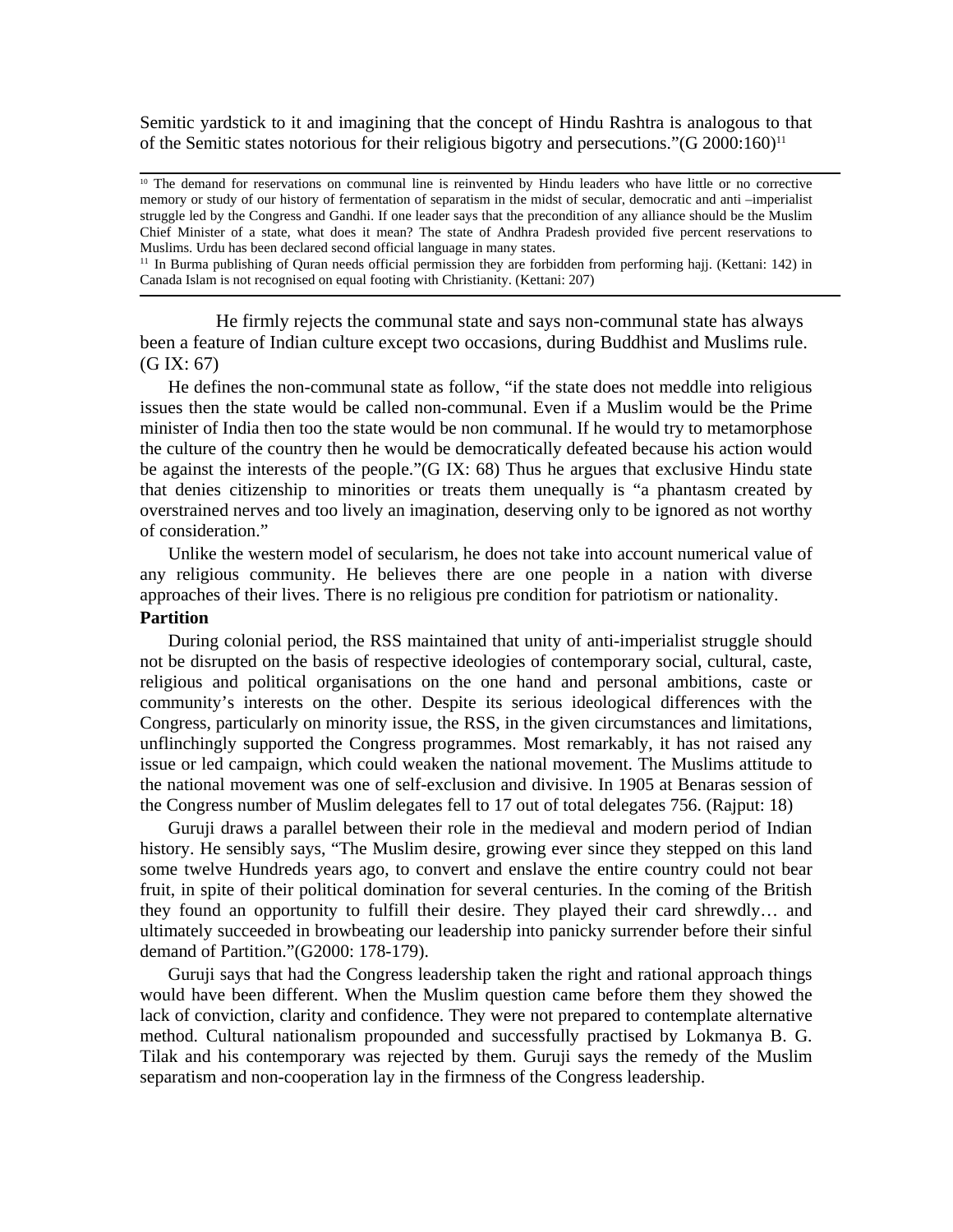Guruji says, "There was a very rational and patriotic way of approach. That was to tell them frankly: "Dear friends, the days of old Moghual Badshahi have passed. Now both of us will have to live ultimately as brothers here, as co-sharers in this national life. After all you also belong to the same race as ours, to the same blood as ours, but converted to Islam at the point of sword by those Moghul, Turk and other foreign races. Now, there is no point in continuing to associate yourself mentally with those foreign aggressors and trying to follow in their footsteps. Forget all such separatist memories; merge yourself in the life of this soil. Hereafter try to respect and follow the examples of the great sons of this land who fought for the freedom and honour of the motherland and our culture."(G2000: 142)

There has been misgiving created by secularists that the RSS had also advocated inferior position to Muslims in Hindu dominated India. How this allegation is baseless is obvious from Guruji's position on this issue, " What would happen of non Hindus (Muslims) in independent India? Would they be treated as second rank citizens? Undoubtedly these questions emanate from the inner self. The extremist organisation would say 'yes' to the second question since non Hindus (clearly Muslims) have committed heinous crimes against the Hindus in the past. It has created ill feelings among the Hindus against them (Muslims). Even now they are demanding separate and privileged status against the interests of the nation. They are virtually behaving like enemy of the nation! Irrespective of their such hostile and intemperate behaviour for which they deserve to be condemned, the Hindu Nation in accordance to its liberal temperament and tradition is bound to forgive them if they are prepared to fulfill minimum expectation not to be dishonest to the nation and refrain from creating hurdles in its progress (which he then meant freedom Movement)."12

 Guruji persistently campaigned against the communal politics of the Muslim League. In his speech on 12 August 1946 he attacked 'the forces trying to poison the atmosphere by raising communal issues.'(Indukar: 65). Jinnha's sole object was "to destroy Indian nationalism by undermining the faith in India as Motherland on which it is founded." (Tara Singh: 152) His slogan and programme of 'Direct Action' in August 1946 changed the social psychology of the country. Guruji equated Direct Action with direct aggression. (G2000: 178) The Tribune wrote, " The happenings in Calcutta are reminiscent of the happenings of the days of Mahmud Ghazanavi and Muhammad Ghori and those of Nadir Shah." The city of Calcutta was turned into 'bloody slaughterhouse'. \* Guruji pointed out, "The relationship between the Hindus and Muslims was never so bitter and estranged as in those years of 1946 and 1947. Millions of families were uprooted from their ancestral homes; provinces after provinces turned crimson by the flow of the rivers of blood; and death, destruction and disgrace, scarce the faces of crores of innocent human beings. Even the normal social intercourse which had existed between the two was shattered during that period."(G 2000: 148).

 Guruji traces the seeds of the partition in the Congress' policy of appeasement. The leadership lacked confidence and courage to 'face Muslim intransigencies squarely, from the standpoint of undiluted nationalism' (G 2000:143) Jaykar too endorsed Guruji when he writes, "we have no Benjamin Franklin who could tell the Muslims we will not allow you to secede and if you wish to fight, we shall meet you on our own ground.' From the very beginning the process of giving concessions went on and on and a year ago the appeasement took the form of concessions surrendered at the sight of violence."13 Guruji observes that if there was any basis for the formation and perpetuation of Pakistan it is hatred for Hindus. He says, "Naked fact remains that an aggressive Muslim state has been carved out of our Motherland."(G: 2000:178) He describes even the division of countries like Germany, Korea Vietnam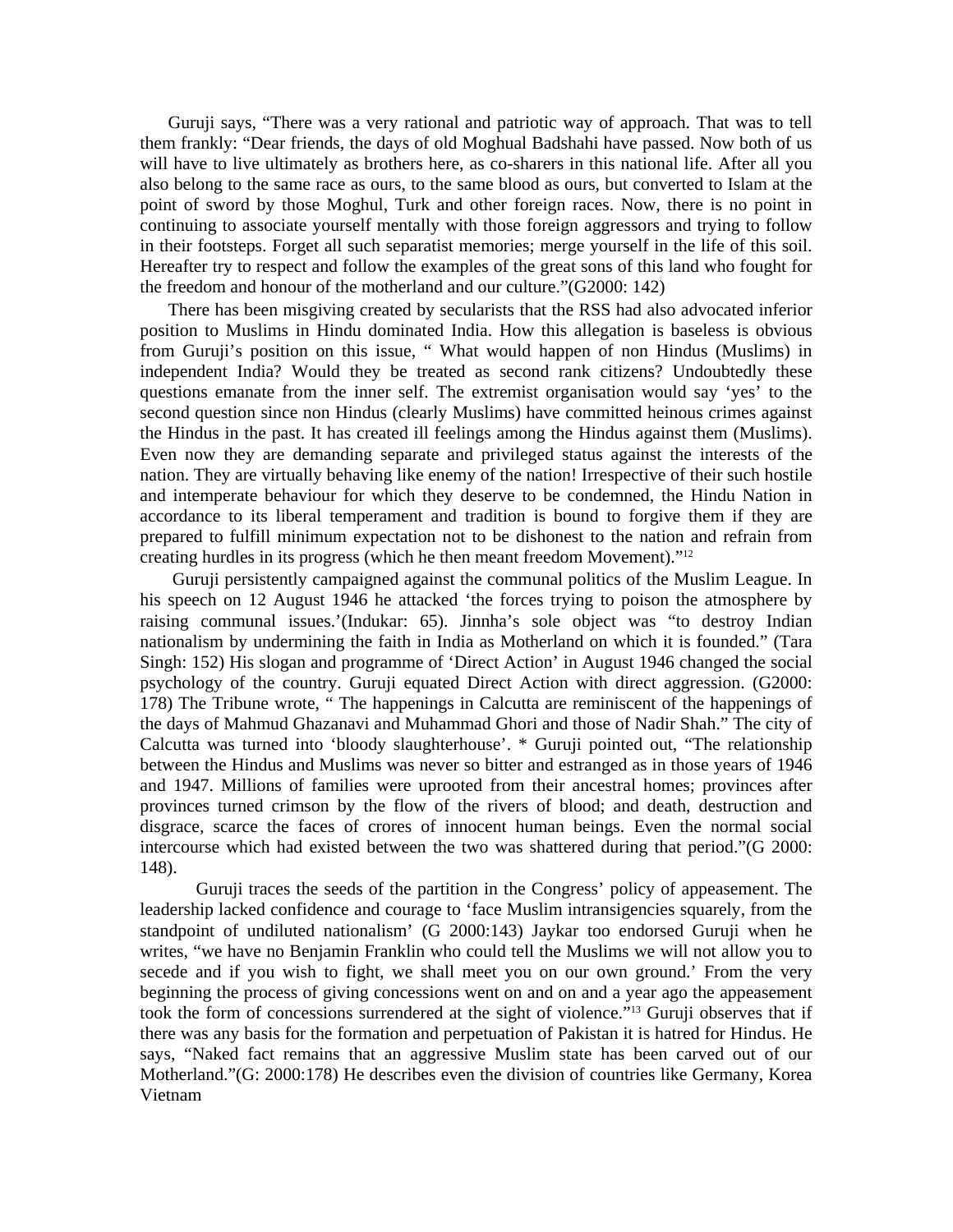#### 12 Rashtra Mimansa, Foreword, P24 \* August 23, 1946 <sup>13</sup> M R Jayakar to Sapru, 21 May 1947, Sapru papers, S-1, NMML, New Delhi.

on the basis of any particular contentious idea or event as most unfortunate. (Guruji IX: 45) He strongly pleads the unification of the Pakistan with India. Its existence perpetually inspire the Muslims for anti –national activities and separatist mentality and give them ample strength for such activities.<sup>14</sup> The reason behind communal riot has been that Indian Muslims could not identify themselves with people and culture. There is a need to change their psychology. (8:69) Partition had not resolved the Muslim problem at all. (Guruji VIII: 43) The feeling should be created in Muslim consciousness that the concept of two nationalisms was a sinful concept, that the partition was a grave mistake. (Guruji IX: 44) The logical conclusion and correct resolution is, says Guruji, unification of both the parts of the historically one nation, Bharat. The only way, he believes, is the change of heart. (Guruji IX: 46) This may seem impractical but one day it would be a reality. He further says that the unification would not mean slavery of one or another set of people but 'equal responsibility in carrying on country's administration and business and sharing one another's sentiments in the hour of joy and sorrow.'(Guruji IX: 46-47)

The self-introspective and poignant debate in the Constituent Assembly of India demonstrated that the Congress leadership was largely disillusioned with their own tryst with minorities during the freedom movement. Neither Guruji was a member of the Assembly nor the RSS had any direct or indirect organisational or ideological communication with the Congress. Yet after the partition, the language, ideology, sociological intentions and nationalist objectives of the RSS largely reflected in the debates of the Constituent Assembly. Dr Hedgewar's vision was inexorably creating impact on the people of all layers. This was not a sudden overture but re-emergence of the seeds of cultural nationalism ingrained in the sub-consciousness of every Hindu. However, this opportunity was destroyed by the tragic assassination of Mahatma Gandhi by Nathu Ram Godse.

#### **Cow**

Indian Muslims conscientiously continued their practice of cow slaughter. Their obsession with it unravels their uncompromising and

14 Qamuruddin Khan, spokesman of the AMU wrote in *Light* of Lahore, "Pakistan's presence in the neighbourhood would embolden the Muslims…. The Indian Muslims should maintain close relations with Pakistan…"(Dixit: 100)

non-accommodative mentality for the last hundreds of years. For them there is more pleasure than benefit when they slaughter cows, which have been respected as mother and worshipped also. Guruji conclusively observes that cow slaughter was 'a sort of a way of spiting on the Hindus in the old days', and wonders on its continuation even after independence. (Jeelany: 46) He further says, "Whenever the Muslims slaughtered cows to insult Hindu feelings, the Hindus were told that it was the religious right of Muslims and that, being tolerant to other religions, they should not object it. Although there is not a word of sanction in Quran for cow slaughter."(G 2000:144)

The Congress had never stood firmly against Muslims demand to perform freely cow slaughter in the public gaze as their 'cultural' and 'traditional' right and community's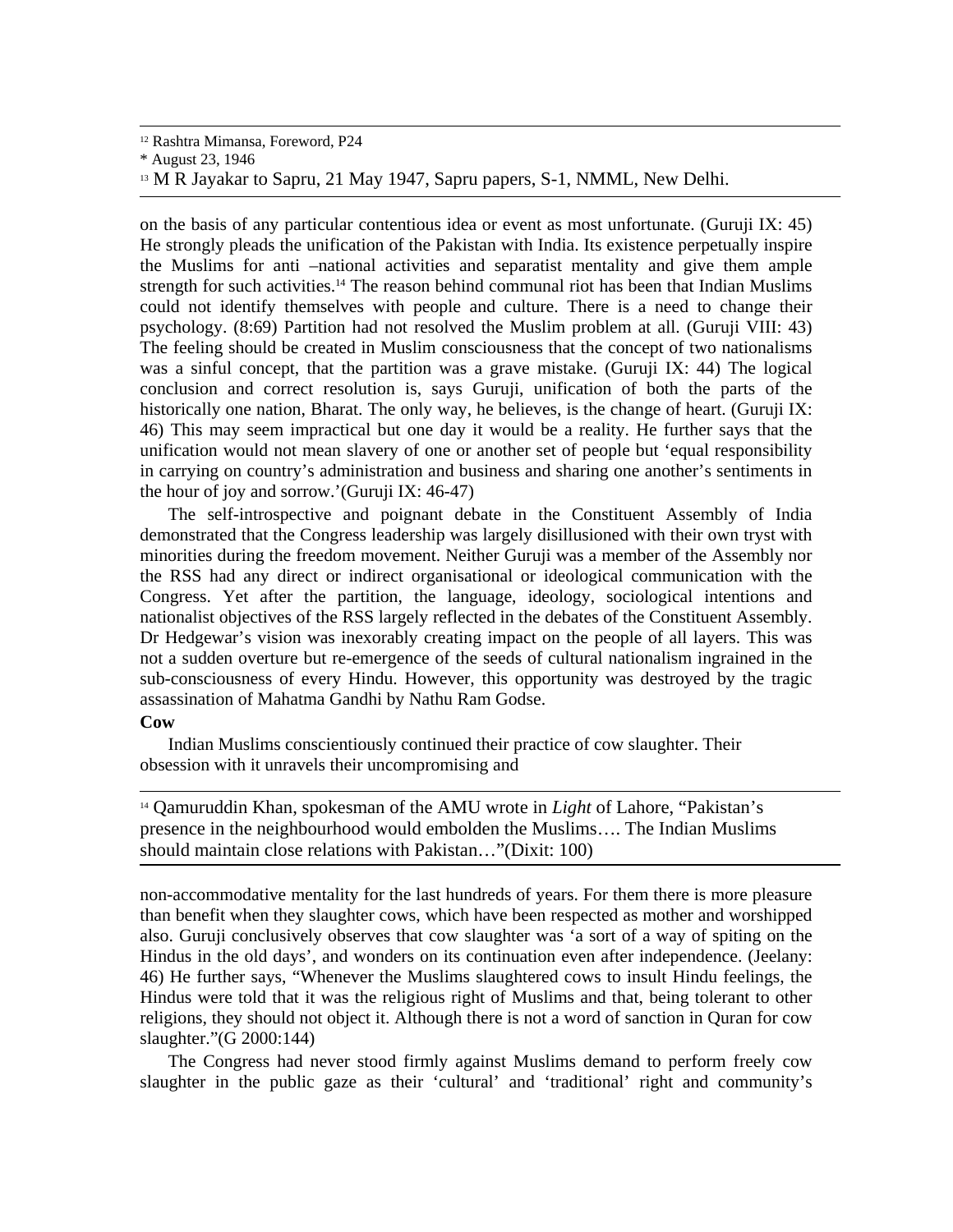sentiment. Whosoever did not support and advocate this proposition or campaigned to protect cows faced the music of being ridiculed as anti- Muslim or Hindu communal.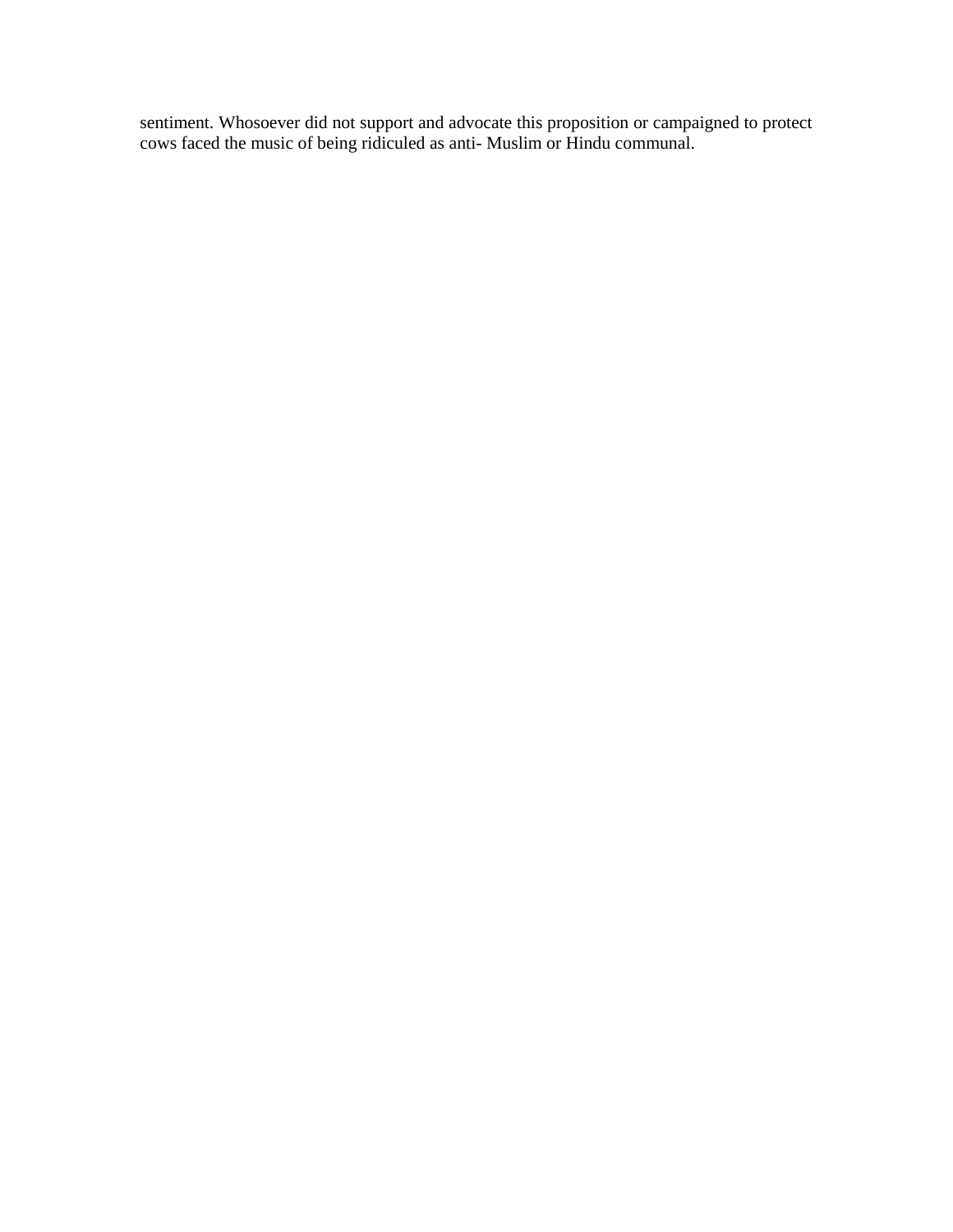#### **Chapter - V Two Nation mentality**

The country's politics and socio–religious reality vindicates Guruji's prescription. The Indian polity has been facing challenges from within: whether secular judiciary of Islamic court; whether secular education in Madarsa; whether competition-based admission in educational institutions and jobs whether the Vande Mataram is a national song for all Indians. These are the same old questions with similar arguments once used by the Muslim League and now being replayed by the 'Muslim India'. The Muslim vote bank tactically and shrewdly has been used to affect the secular politics of the country. It has been increasingly revolving round the decrees of Mosques rather than the spirit of the Indian constitution.

Says Guruji, "the Indian Muslims have yet to converge into Indian culture and its people. The problem would cease to exist once they will feel and speak that this is their motherland and the people are their own people. It is a matter to entrench such desirable changes in their psychology."(Samadhan: 60)<sup>15</sup>

<sup>15</sup> With Editors of national dailies in Delhi on 11 June 1970

When he uses the term danger of 'internal subversion' he also means the Muslims' defiance to the state. Guruji has been vindicated by events, which took place after his death. In 1985, the Supreme Court favoured the formulation and implementation of the Uniform Civil Code in the Shah Bano case. It evoked protest among the Muslims. Minister of State for environment in Rajiv Gandhi government Z. R. Ansari proved that the separatism was a creed of the Indian Muslims. He lambasted the SC on December 20, 1985 for trying to interpret the Muslim Personal Law. Speaking in the Lok Sabha he ridiculed Chief Justice Y. V. Chandrachud and said that the Chief Justice was incompetent to interpret the Islamic law.16 Another Muslim member Saifuddin Soz said that the Muslim felt terribly insecure because of the presence of article 44 in the Constitution, which speaks of the UCC.<sup>17</sup>

#### **Indirect Aggression**

After independence, Muslims have replaced their old strategy of direct action, says Guruji. By indirect aggression, he means infiltration<sup>18</sup> in border districts of Assam, Bengal, Bihar and other parts of the country to turn them into Muslim majority area so that they would "automatically fall into the lap of Pakistan in course of time."(G2000: 179) His farsighted warning was as usual ignored by the state thinking it as an anti-Muslim propaganda. After his death, the problem became more acute.19 He had warned, "It would be

<sup>16</sup> Indian Express 21 December 1985 Ansari Attacks Supreme Court

<sup>17</sup> Indian Express 23 December 1985

<sup>18</sup> Infiltration of Muslims in India has assumed a serious menace in Assam. Guruji found symptomatic trend and had warned unless the danger was perceived by the national leadership it would like repeating the history. He said, "there are sure signs that an explosive situation similar to that of 1946-47 is fast brewing and there is no knowledge when it will blow up. Not that our leaders do not know it. The secret intelligence reports reach them all right. But it seems they have in view only elections. Elections mean vote catching, which means appeasing certain section offs of people having a solid bloc of votes. And Muslims are one such solid block therein lies the root of all this appeasement and consequent disastrous effects." (G: 2000: 182)

<sup>&</sup>lt;sup>19</sup> According to 1991 census Muslim presence in the border areas of eastern states increased substantially. In 1991 Muslims presence was: Up: 20.47%, Bihar: 21%, West Bengal 47.14%, Assam 37.15%. For details see Religious Demography of India by A. P. Joshi, M. D. Srinivas and J. K. Bajaj, Centre for Policy Studies Chennai, 2003.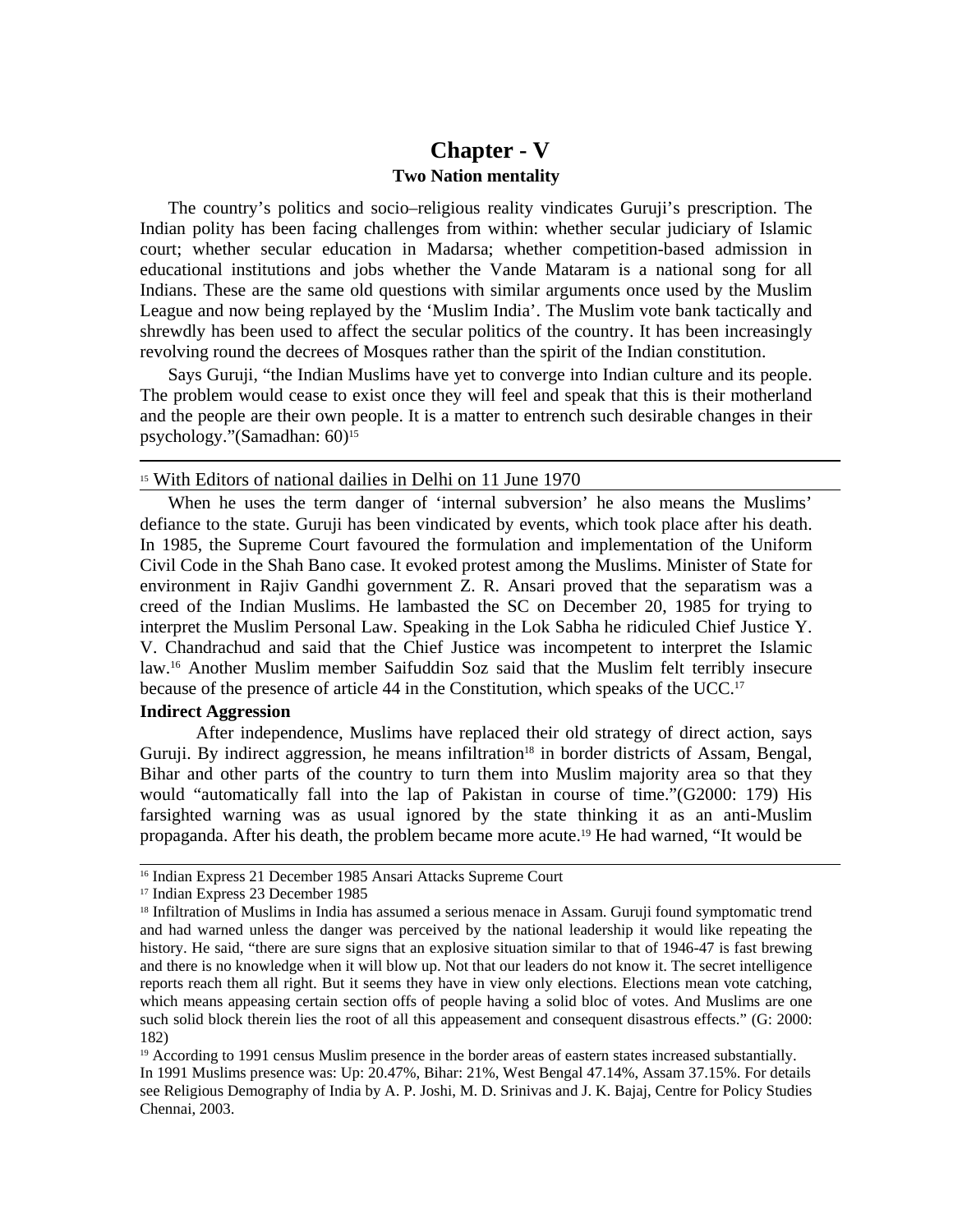suicidal on our part to dismiss their plan of realising the dream of Jinnah as mere wishful thinking. And so did we, at one time, dismiss Jinnah's demand for Pakistan as 'fantastic'."(G2000: 180)20

#### **Vande Mataram**

The one indicator of change in the Muslim mind after independence could be their attitude towards the national song Vande Mataram. Surendra Nath Baneerjee compared this song with those of Garibaldi and Mazzini:

"Bankimchandra Chatterjee could hardly have anticipated the part it was destined to play in the Swadeshi Movement …Dante, when he sang the Italian unity, had no conception of the practical use to which his song would be put by Mazini and Garibaldi, or the part it would play in the political evolution of the Italian population. (quoted by Bandopadhyay : 221)

Similarly Sri Aurovindo said, "the *Mantra (Vande Mataram)* had been given and in a single day a whole people had been converted to the religion of patriotism. The Mother had revealed herself. Once that vision comes to the people, there can be no rest, no peace, no further slumber till the temple has been made ready, the image installed and the sacrifice offered. A great nation which has had that vision can never again be placed under the feet of the conqueror." (Bandopadhyay: 221). Both of them called it a song of patriotism. It has nothing to do with one or other religion. Bankim takes the metaphors and examples from the historical journey of the nation since times immemorial. The fact is that the Muslims detest this song even after India's independence. Guruji remarked that it was just a repetition of 'unpatriotic attitude' and ingratitude of the Muslims. (G2000: 263-264).

20 Nehru called Pakistan's demand as a 'mad scheme', Gandhi declared it as 'Patent Untruth', Rajagoplachari 'Mischievous concept' (Anita Inder Singh origin of Partition; pp 58-59); behind his warning there are many factors. One such is Two Nationalists dream to divide India again. Qamruddin Khan, wrote in *Light* of Lahore, "The five crores Muslims who were compelled to stay back in India would have to fight for another freedom struggle. The fight would be mainly fought on Eastern end and the western areas of bordering Pakistan…The Indian Muslims have won half the battle and for total victory they will have to scheme out another plan."

#### **Urdu**

Guruji rejects the Muslim's claim for Urdu and believes that their advocacy is not concerned to their love for a language but it is aimed at to consolidate their political role in the country. He says that it cannot be a religious language of the Muslims. Holy Quran is in Arabic. If at all there is a 'religious language' for Muslims, it is Arabic. There is hardly any difference in the Muslim psyche before and after independence. In the pre independent days, the issue of Urdu was projected as a part and parcel of Muslim identity. For instance the Muslim League of the Orissa province raised in addition to other grievances, the arrangements for the teaching of Urdu where the people speaking Urdu are almost negligible.

Guruji is not opposed to Urdu or any other language. Variety of languages, dialects and scripts, says he, is a beauty of our national and cultural life. All of them contribute in our cultural progress. He only cautions against the use of a language as a weapon to construct a nationality.

#### **Change of heart**

Guruji raised a fundamental question regarding the post-partition Muslim mind when he asked, "Is it true that all pro Pakistani elements have gone away to Pakistan? It was the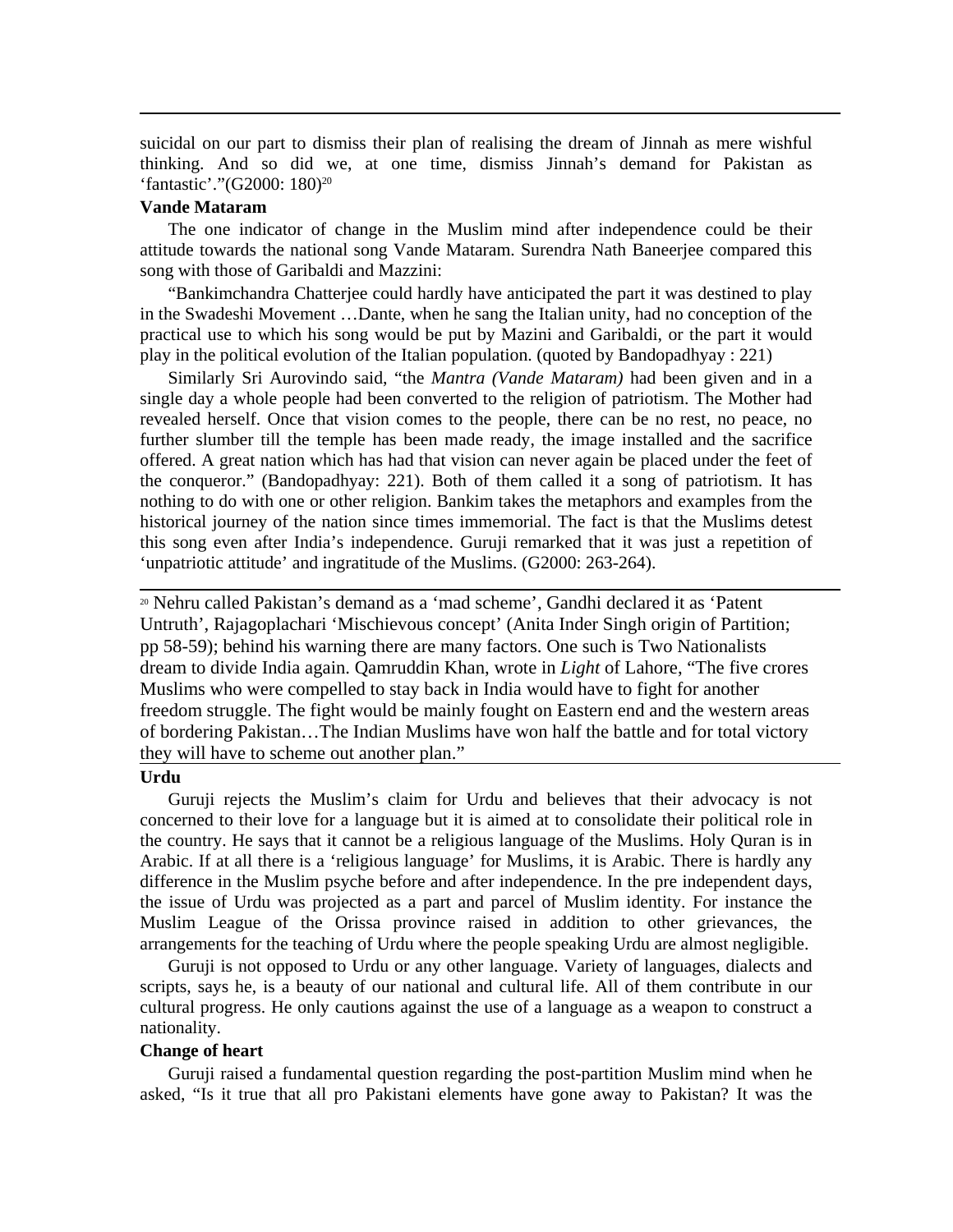**Muslims in Hindu majority provinces led by UP who provided the spearhead for the movement for Pakistan right from the beginning. And they have remained solidly here even after partition. In fact, the Muslims of Punjab, Bengal, Sind and NWFP which went over to Pakistan had totally rejected Muslim League in 1937 elections.**" (G2000: 177)21.

Sardar Patel debunked the Muslims claim of fraternity with Hindus and their demand for privileges and protection on the pretext of their status as minority community. Patel, like Guruji, perceived it as a symptom of the same old disease. He on the floor of the Constituent Assembly warned the Muslims, "If the process that was adopted, which resulted in the separation of the country, is to be repeated then I say:

21 In 1936-37 elections the Muslim league's performance was dismal in Bengal, Punjab Sind. Out of 117 seats in Bengal it secured only 38, in Punjab it secured only 2 out of 84 seats and in Sind it secured 3 out of 33 seats. (Anita Inder Singh: 130)

**Those who want that kind of thing have a place in Pakistan not here (Applause) Here we are building a nation and we are laying the foundations of One nation, and those who choose to divide again and sow the seeds of disruption will have no place, no quarter, here, and I must say that plainly enough."**(Emphasis added)

Guruji reiterated his advise to the Indian Muslims to identify themselves with culture and people of this country. He said, "It is obvious that Indian history does not begin with Mohammad Ghazani."(Guruji 9:107). The same sentiment was expressed on the floor of the Assembly. Patel said, "My friends you must change your attitude, adapt yourself to the changed conditions. And don't pretend to say 'Oh, our affection is very great for you." We have seen your affection. Why talk of it? Let us forget the affection. Let us face the realities. Ask yourself whether you really want to stand here and cooperate with us or want again to play disruptive tactics. Therefore when I appeal to you, I appeal to you to have a change in your heart, not a change in the tongue, because that won't pay here…Why go on saying "Oh, Muslims were not heard;" Further like Guruji he reminded the nation, " You have got what you wanted. You have got a separate state and remember, you **are the people who were responsible for it, and not those who remain in Pakistan. You led the agitation. You got it. What is that you want now? I don't understand. In the majority Hindu provinces you, the minorities, you led the agitation. You got the partition and now again you tell me and ask me to say for the purpose of securing the affection of the younger brother that I must agree to the same thing again, to divide the country again in the divided part. For God's sake, understand that we have also got some sense."**(Emphasis added)(28 August 1947, CAD\* , Vol. V, pp 271-272)

Guruji does not find any substantial change in the Muslim mind and says that the perpetuation of the same old demands and politics would be like recycling the history without any lesson from it.

#### *Exchange of Population*

**Guruji's faith in the cultural nationalism remained unshaken at the hour of the greatest tragedy of the country. He was not a populist or the man blown by the incidents and circumstances. He always had**

\*Constituent Assembly Debate official report printed by Lok Sabha Secretariat

long-term vision. He and the RSS acted accordingly. At this juncture of history when the demand for exchange of population was supported by a large number of people Guruji did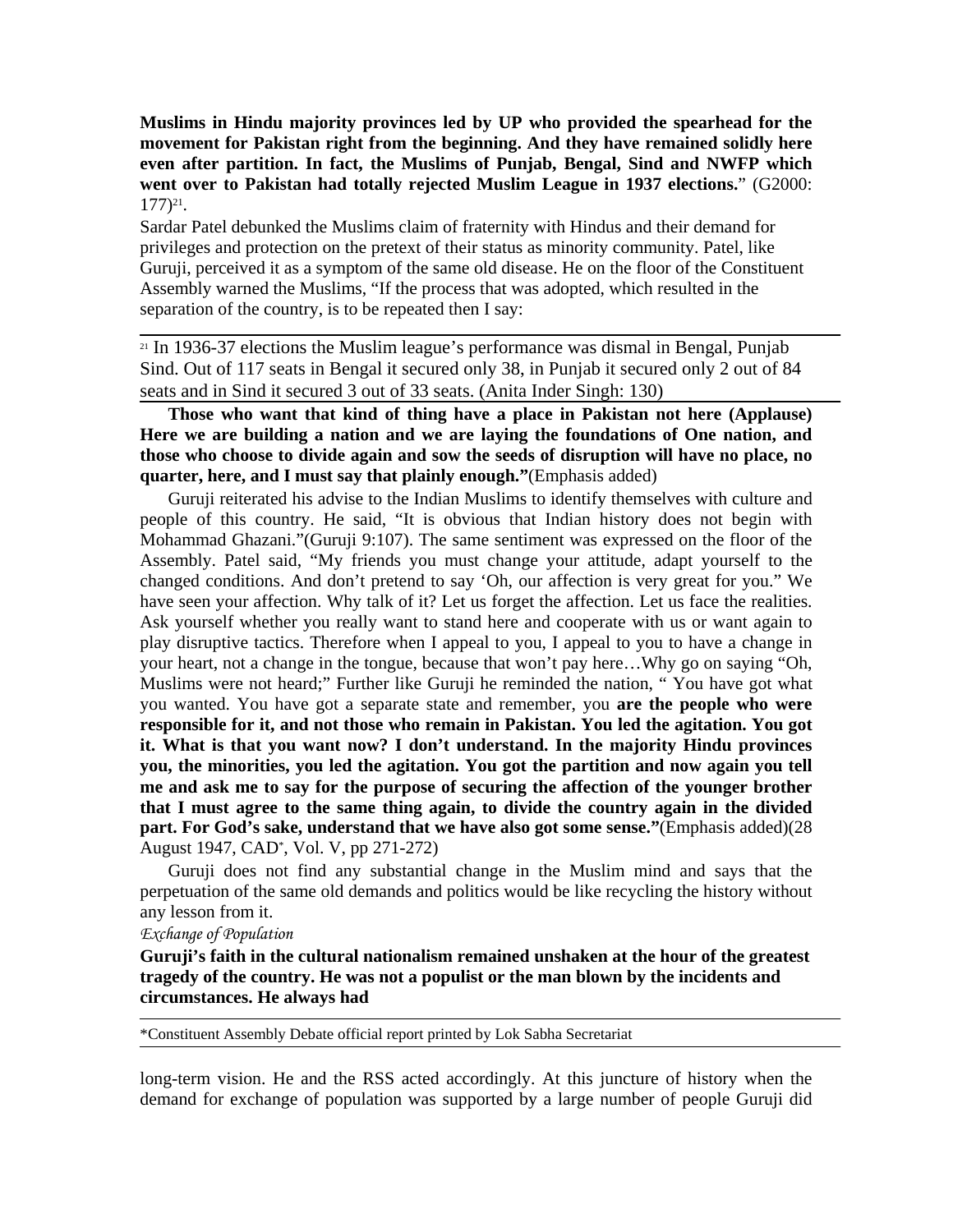not stand for such demand. He did not consider it as a proper (judicious) solution. (GurujiVIII: 41) He believed that the cultural foundation of the country would one day overpower religion-based separatism. He rightly says, "no body is happy with the partition of the country"(Guruji: 9:41). The existence of Pakistan in itself is a factor for some antinational feelings and actions among the Indian Muslims.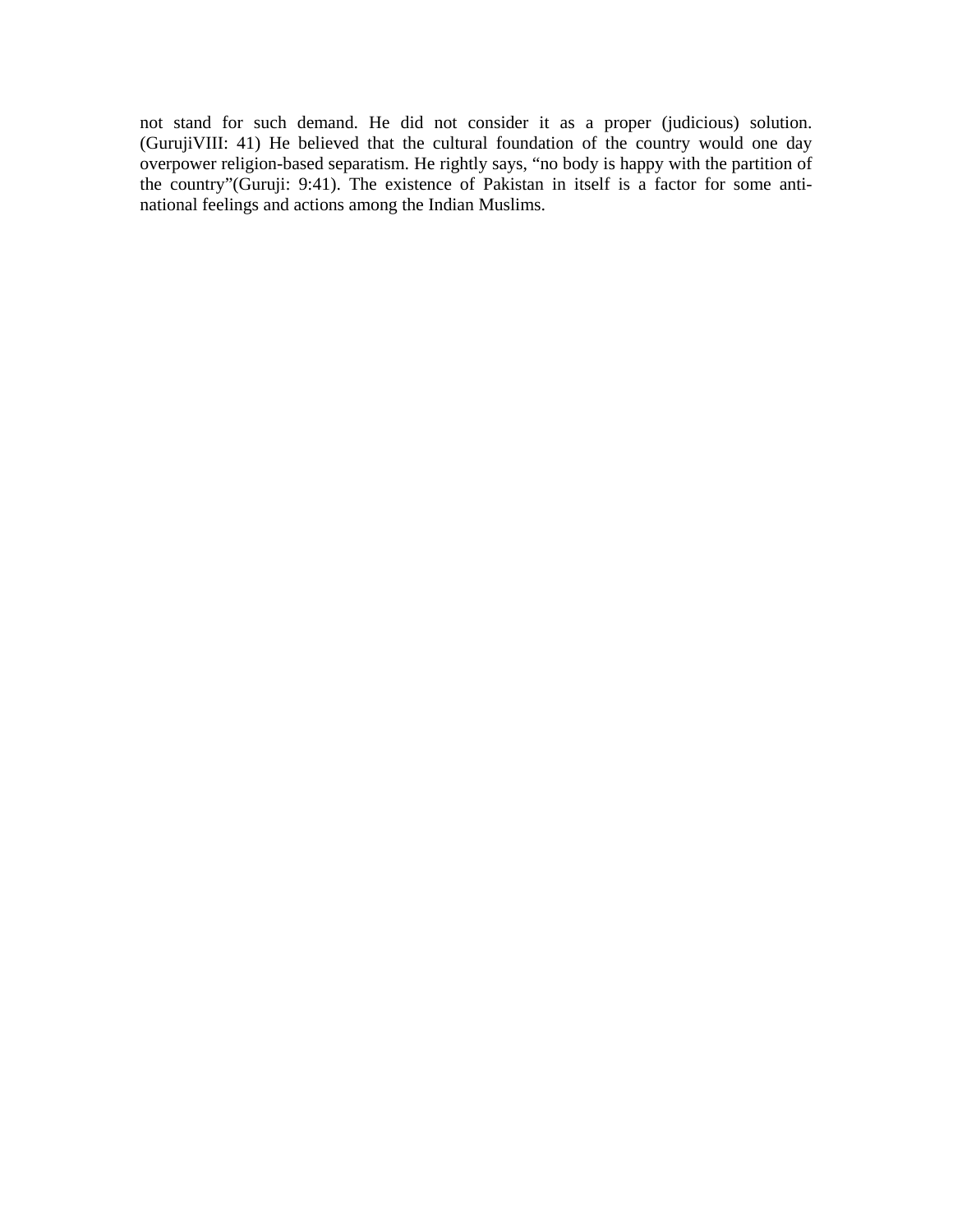#### **Chapter - VI Concept of minority**

The biggest absurdity of Indian secularism is legitimacy to the concept of minority. The classification of the people on the basis of mode of worship and its application in the principle of governance militates against our own historical experiences. Guruji says, 'History bears testimony to the fact that Bharat, the cradle land of religious generosity has always welcomed and assured all religious groups a free, honourable and secure life."(G2000: 321) He further argues that in India there is 'no question of majority and minority."(Guruji: 1986:12) His submission has again and again been attacked by the secularists (Red-Green club) as anti Muslim tirade. For decades both Guruji and his critics ceaselessly made their respective proposition. And the Indian judiciary finally endorsed Guruji. The Supreme Court of India in a landmark

Judgement on August 10, 2005 said that the National Commission for Minority (NCM) "should suggest ways and means to help create social conditions where the list of notified minorities is gradually reduced and done away altogether."<sup>22</sup> Moreover three-member bench of the Court consisting of Justice R. C. Lahoti, Justice D. M. Dharmadhikari and Justice P. K. Balasubramanyam gave their equally important observation, "The objective of a democratic society ought to be to eliminate majority and minority..."<sup>23</sup>

Shri Guruji's perception and articulation had many votaries in the

```
22 Indian Express, August 11, 2005 
23 Indian Express, August 11,2005
```
Constituent Assembly. Dr. H. C. Mookerjee, vice chairman of the Assembly and Christian by faith on May 25, 1947, raised two fundamental questions before the Assembly, 'the first is, are we really honest when we say that we are seeking to establish a secular state? And the second is, whether we intend to have one nation? If our idea is to have a secular state it follows inevitably that we can not afford to recognise minorities based upon religion."(CA Debates, Vol. VIII, P298)

Guruji rightly pointed out that " while bringing about integration with the nation in its practical life, destruction of distinct ways of worship is not aimed at, only putting an end to undesirable tendencies of exclusiveness and intolerance is aimed at;"(G 2000:168)

#### **Concept of Mother India**

Guruji treats the nationality above religious and all other identities and consistent to Indian tradition he elevates the nation as a Mother and above all goddess to be worshipped. The concept of Motherland is a common point of assimilation of Muslims with the culture. It is the supreme religion. However, it is not idolatry in a religious sense or merely ritual to worship the symbol of the Mother India but it is identification with the nation. Such dedication is not meant to create any totalitarian state or expansionist mission. It establishes an organic link between the people and the land and its culture and history. He defines the nation as "a practical and physical manifestation of the culture and a set of values, samskars, inherited by the people inhabiting in a geographical boundary."(Guruji: 1997:21) He further underlines the importance of the motherland in the Hindu tradition. He observes, "In our concept of nationality some elements have been emphasised. Abounding reverence for the Motherland is placed at the top. Then comes in order the respect for our history, which of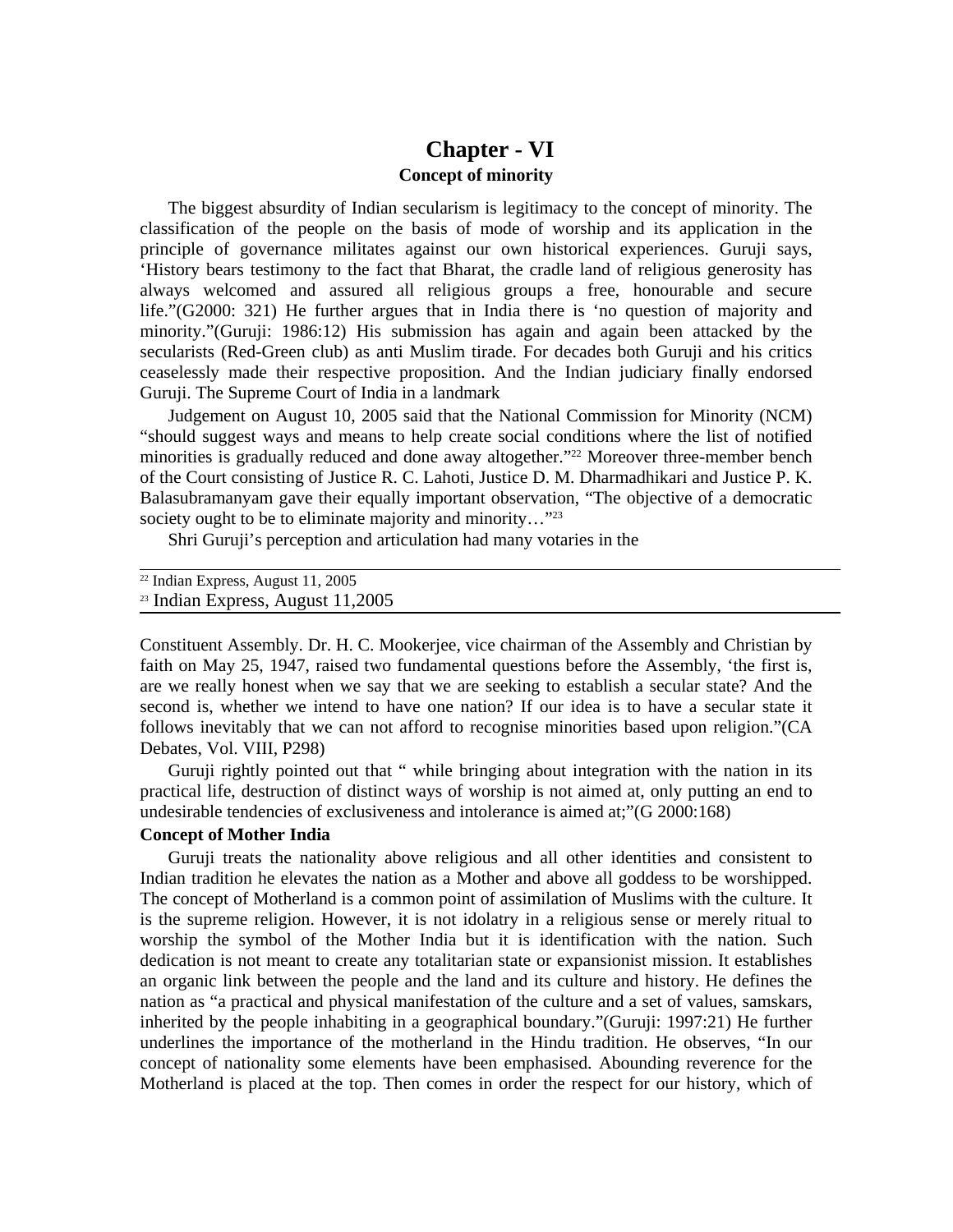course does not mean of a few centuries but entire gamut of Hindu civilisation. Its natural corollary is regard for our ancestors. (Guruji IX: 105)

The emotional cry of *Bharat Mata ki Jai* is absent among the Muslims. The Muslims' position has not changed even after the partition. For them the land of birth does not make any deeper sense, "boundary of a nation merely reflects administrative arrangement" and " does not enjoy permanent sanctity."(Radiance, 2-8 October 2005)

"They call themselves as "Sheiks"and "Syeds." Sheiks and Syeds are certain clans in Arabia. How then did these people come to feel that they are their descendents? That is because they have cut off all their ancestral moorings of this land and mentally merged themselves with aggressors. They still think that they have come here only to conquer and establish their kingdoms."(G 2000: 128)

Guruji observes that the reclaiming back to home all those people who were converted by other religions is legitimate, morally and historically justified. The concept of reconversion is the latest addition to the creed of Hinduism and credit goes to Swami Dayananda for it. Guruji says: "it used to be said that a person who has left the Hindu *dharma once*, is gone for ever. But this cannot be. He has to be brought home again. If somebody tries to take away our own people, it is our first duty to be careful that hereafter nothing of that kind will happen and if it does, we must take every step to reclaim him and bring him home.'\*

#### **Indianisation**

The secularism adopted by the Congress as a creed of the nation is not only ' because it was moral, relevant and appropriate' (Chandoke:  $41$ )<sup>24</sup> but the fact is that the tradition of the land and temperament of the Hindus adhere to the concept of equal respect for religions  $\&$ philosophies. However, politics prevented the assimilation of Muslims, which should have been a natural course of history. This historical tradition of evolution is defined as Indianisation. Guruji says it does not mean converting other religionists into Hindus. He unambiguously and succinctly defined the concept as follow

"Let us realise and believe that we are all children of this soil coming from the same stock, that our great forefathers were one, and that our aspirations are also one. This is all, I believe, the meaning of 'Indiannisation." (G2000: 495)

\*(speech delivered at Assam VHP conference held on 2October 1966 at Gauhati) extract in world Hindu conference, 1979, p16)

<sup>24</sup> Muslim mind perceives that the adoption of secularism was mainly due to three reasons: firstly absence of the idea of Hindu Dom and a well defined social life in Hindu religion, secondly, Hinduism needed for its survival to project religion as a mere cultural heritage and thirdly, the Hindu faith and culture that were a collection of outdated customs and meaningless rites, were a need of a reformer and the 'new state which took up the reformation task, became in the process protector and propagator of Hindu ideas.'(Shaz: 65)

The opposition to the very connotation and concept is astonishing. He says, "It seems that this sacred country, immortal nation is a victim of some curse otherwise instead of showing repugnance to this very word it would have been welcomed and appreciated." (Guruji VII: 356) The problem arises because Indian Muslims show affinity with aggressors and identify with them. Guruji makes a distinction between aggressors and Indian Muslims, "the aggressors were foreigners and have nothing in common with the Muslims here. Let our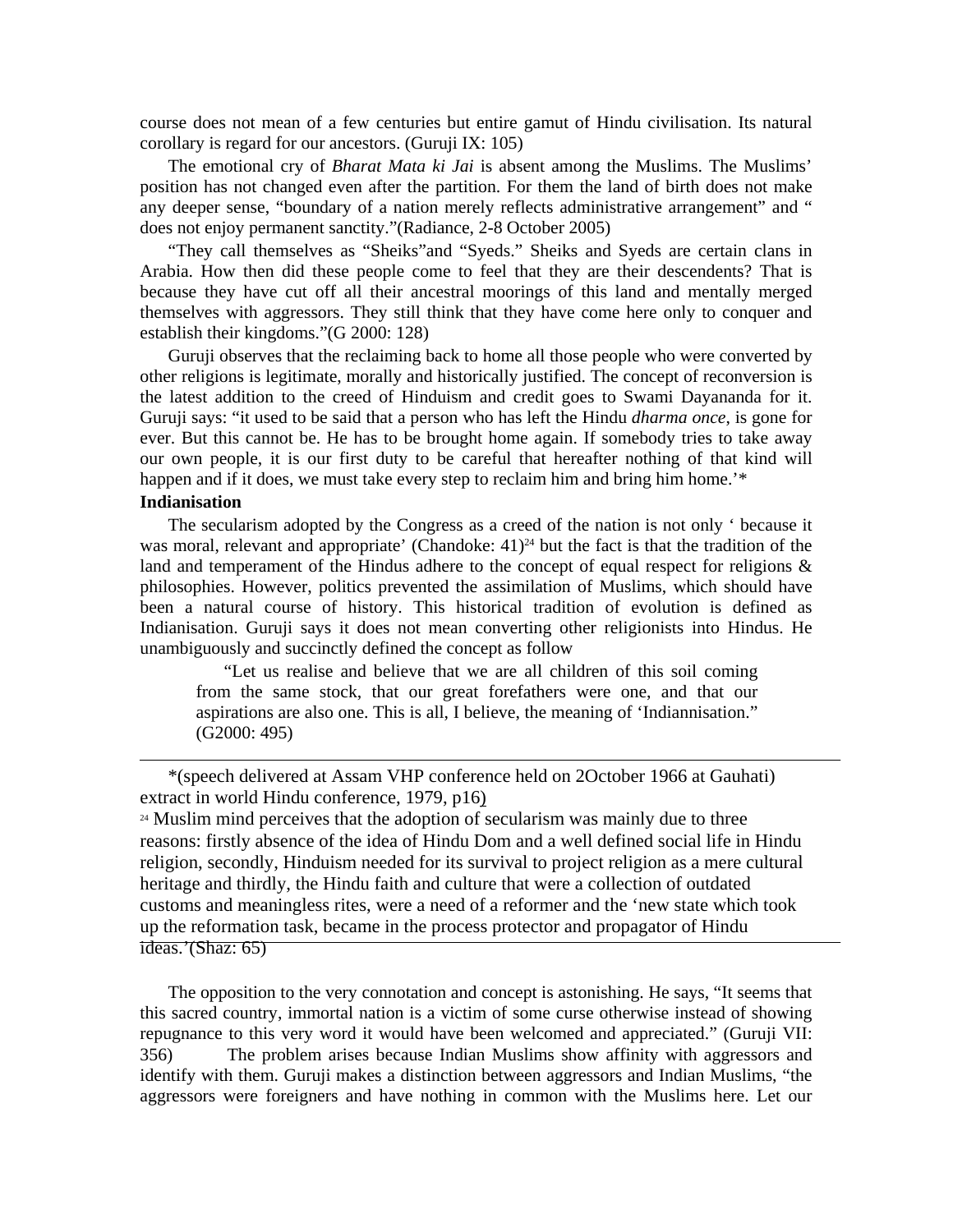Muslims here say that they are of this land and the past aggressors and their aggressions are not part of their heritage."(G2000: 493) He is not demeaning Muslims but it is a demand for cultural regeneration of Muslims.

Indianisation means owning India's past beyond religious history and profile. Guruji presents Indonesian model before the Indian Muslims. Indonesia where majority professes Islam and controls society and politics have Hindu names (like Sukarna, Kartikeya,) They worship Ganesh and Saraswati , read with reverence Ramayana. However the Indian Muslims adopt Arabian instead of Indianised names. He says, "After all Indonesia is a big Muslim country. Yet Muslims have not been cut off from the tradition, culture and language. They have adopted names, like Sukarna, Ratnadevi. Does it mean they cease to be Muslims?"25 But in India the first thing for a convert is to adopt the Arabic name. This is substantiated by the following example. In Perayur in Mudarai district (Tamilnadu) some villagers embraced Islam in 1984 and 1994. Mathu Karuppiah became Saddam Hussain in 1984.26

Indianisation is not at all dilution of one's faith. It is a creation of motivating force for cultural unity and loyalty to the Motherland. To consider it as superimposition of Hinduism on Muslims shows lamentable lack of understanding the cultural assimilation and its consequences in Indian history. Guruji says, " I have no quarrel with any class, community or sect wanting to maintain its identity so long as that identity does not detract from its patriotic feeling."27. His views

<sup>&</sup>lt;sup>25</sup> Women too bear the proud names of Sita, Savitri, Dayamanti etc. Garuda, the mount of Vishnu, adorns the name of their airways. Their constitution begins with the declaration "*Dharmo rakshati rakshitah".* (BT: 159)

 $26$  The Indian Express, January 22, 2001. on the personal law substantiate his claim.<sup>28</sup>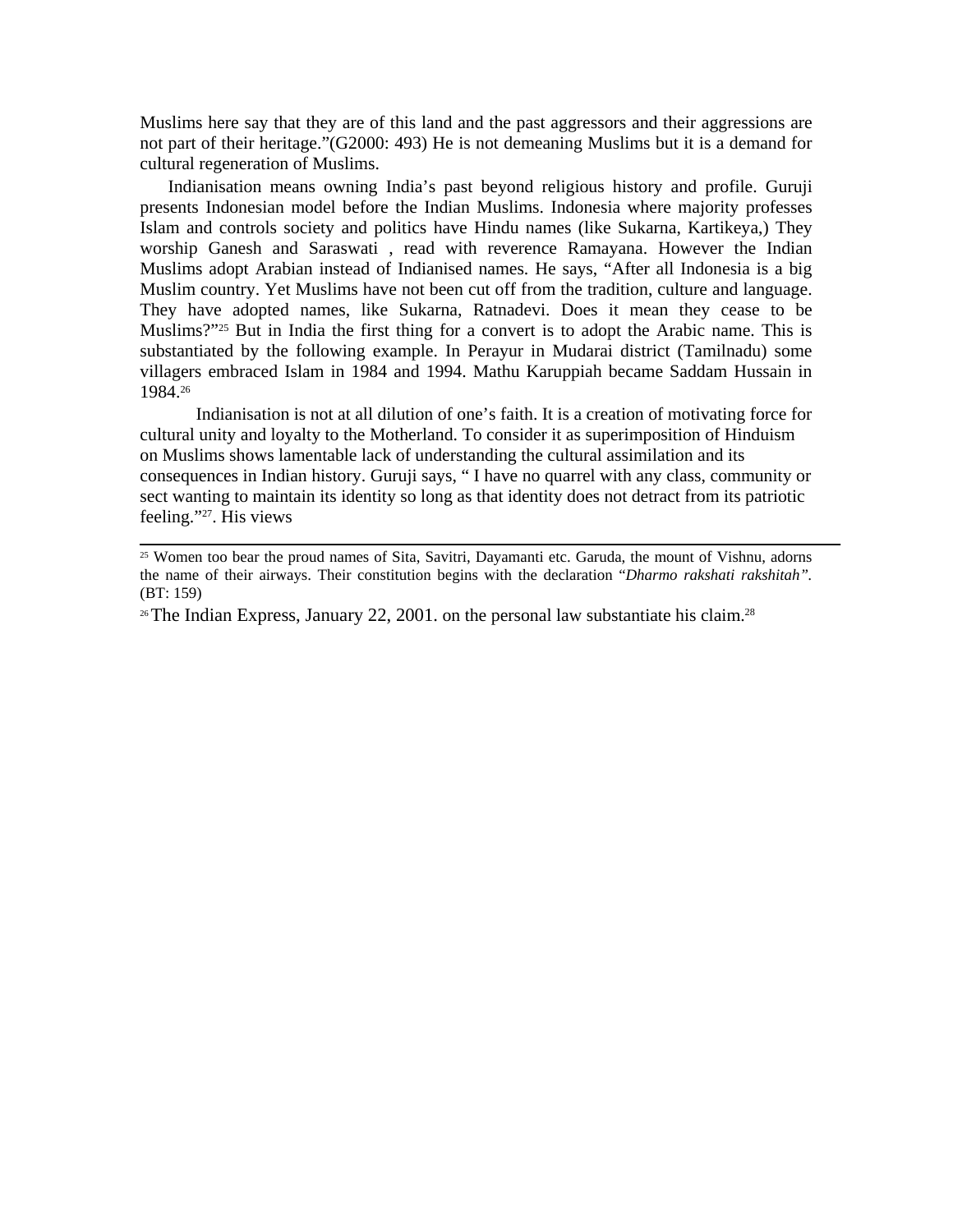#### **Chapter – VII**

#### **Personal law**

He assertively presents the essence of our socio-cultural paradigm, "I think uniformity is the death knell of nations. Nature abhors uniformity. I am all for the protection of various ways of life. However all the variety must supplement the unity of the nation and not range itself against it"29. Guruji's views on Muslim Personal Law may be surprising for those who do not try to understand his paradigm or his philosophy in terms of endurance of civilisational progress, evolution and who hold myopic view on minority problem. When Guruji was asked, "does he not think that the common civil code is necessary for promoting the feeling of nationalism" he gave a straight answer in a very unambiguous term " I don't". He was aware of the superficial debate on this issue. He did not forget to add, "this may surprise you or many others. But this is my opinion .I must speak the truth as I see it"<sup>30</sup>. Merely presence of various customs and traditional laws does not pose any danger as long the men practicing them consider their root in the soil of their birth, own its culture and paradigm.

#### *Mutual Goodwill & Respect*

Guruji's objective is to restore an atmosphere of mutual goodwill and respect between Hindus and Muslims. He says, "Harmonious pattern of mutual goodwill and respect is precondition for cultural nationalism. (G 2000:39). Muslims are secured in India if they earn the goodwill of Hindus whose philosophy of life is based on secularism. It is pertinent. To quote GB Pant's reply to Ismail Khan, a League member,

29(Motherland, 23 August 1972) 30(Motherland 23 August 1972)

#### October 1937.

"The security of their interests will depend on the extent to which they continue to retain the confidence of general mass of the people, and the attitude of the general mass towards them will be determined by their attitude towards the large vast mass of the people in the country…No artificial guarantee can secure for them what their real conduct and their practical behaviour will deprive them of."31

Guruji says "it is only a strong and resurgent Hindu Rashtra that can stand guarantee to the free and prosperous life of the so-called minorities here, sharing equal opportunities as the proud children of the Motherland."(G2000: 161) The goodwill theory of Guruji found support in the Constituent Assembly.

V. V. John, who happens to be a Christian, prefers the protection of human rights rather than minority rights. According to him leaders of minority communities practice 'selective secularism' and demand from Hindus what they themselves do not practice. (Quoted by Madan, 1997:255)

<sup>27</sup> Motherland 23 August 1972

<sup>&</sup>lt;sup>28</sup> There is interesting Islamic response to the ideology of Indianisation. Radiance an Islamic journal, wrote, "While the RSS can promise 150 million Indian Muslims a more 'honourable' status by linking organically with the rest of 850 millions within the boundaries of sub-continental Bharat, Indian Muslims can offer them a international brotherhood of over a billion fellow Muslims in 50 countries of Asia, Africa and Europe.. India's real genius fits more with the religious civilisation in the 'Middle West."(Radiance March 11-17, 2000, P8)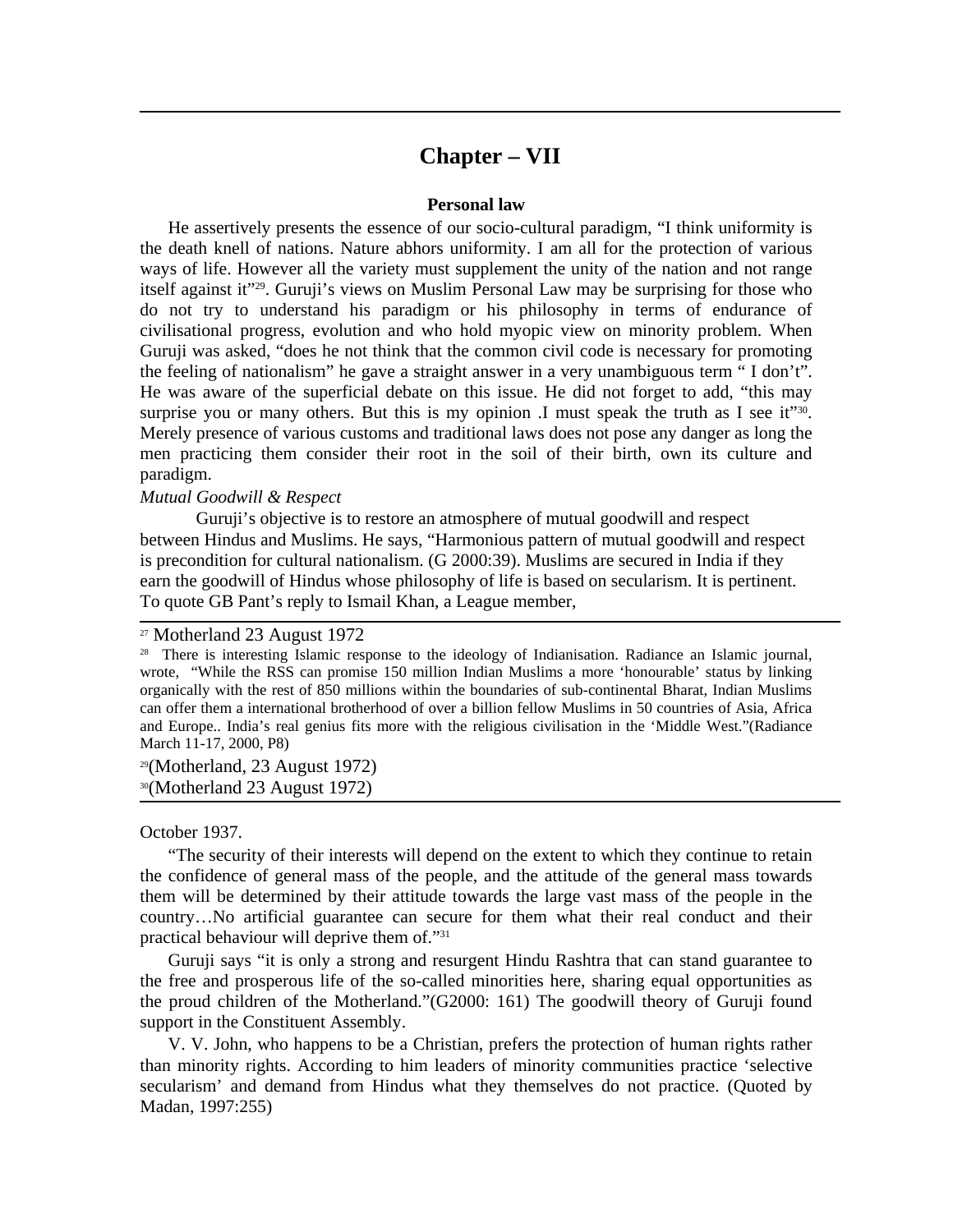When Guruji was asked by a Muslim about his attitude towards Muslims, he aptly responded, 'we are the children of the same forefathers and must always bear this in mind. Follow your religion honestly, but in the national context we all have to be one. There can be no claiming of rights and privileges at the cost of the nation." At the same time he says that the majority can also not be a privileged community. He further says, " We do not say to anybody that because we are Hindus, we alone are entitled to this and that. Not at all." (Jeelany: 44) He out rightly denounces the feeling of Muslims to reinforce the separate identity and warns "there can not be a state within a state…when people look at things from the point of view of political aggrandisement, dangerous difficulties crop up. But once this aggrandisement is left out, our country becomes one and we can meet the challenge of the whole world." (ibid)

Guruji unequivocally stated, "so far as the work of the country is concerned, I do not distinguish between Hindus and Muslims."

(G2000: 489) Muslims should be given their due share but their demand for special rights and privileges go against the principles of secularism.

31 Proceedings of the Legislative Assembly of the United provinces, official Report, Vol. II, pp1661-70

(G2000: 89) His vision on Muslim problem is philosophically sound and pragmatically consistent with our history. The political culture and the Muslim politics together is a challenge to secular democracy. The sociology and politics of Indian Muslims is based not on idealism once shown by the Congress or cultural tradition of the country but is based on India does not consist of One but two peoples. That's why Guruji says, **'the Muslims look upon partition only as a springboard of further aggression."** (Spotlights, p45)

Post independent India has been facing a challenge of old habits of minorities. So Guruji rightly raises the question "Do the Muslims accept India as Bharat Mata? and "How many of them shout 'Bharat Mata ki Jay'?" Still the Indian Muslim pshyche has come to the terms to these core questions raised by Shri Guruji decades back. His philosophy is a call for Indianisation and assimilation, evolution and progress of national outlook.

 $\leftrightarrow$   $\leftrightarrow$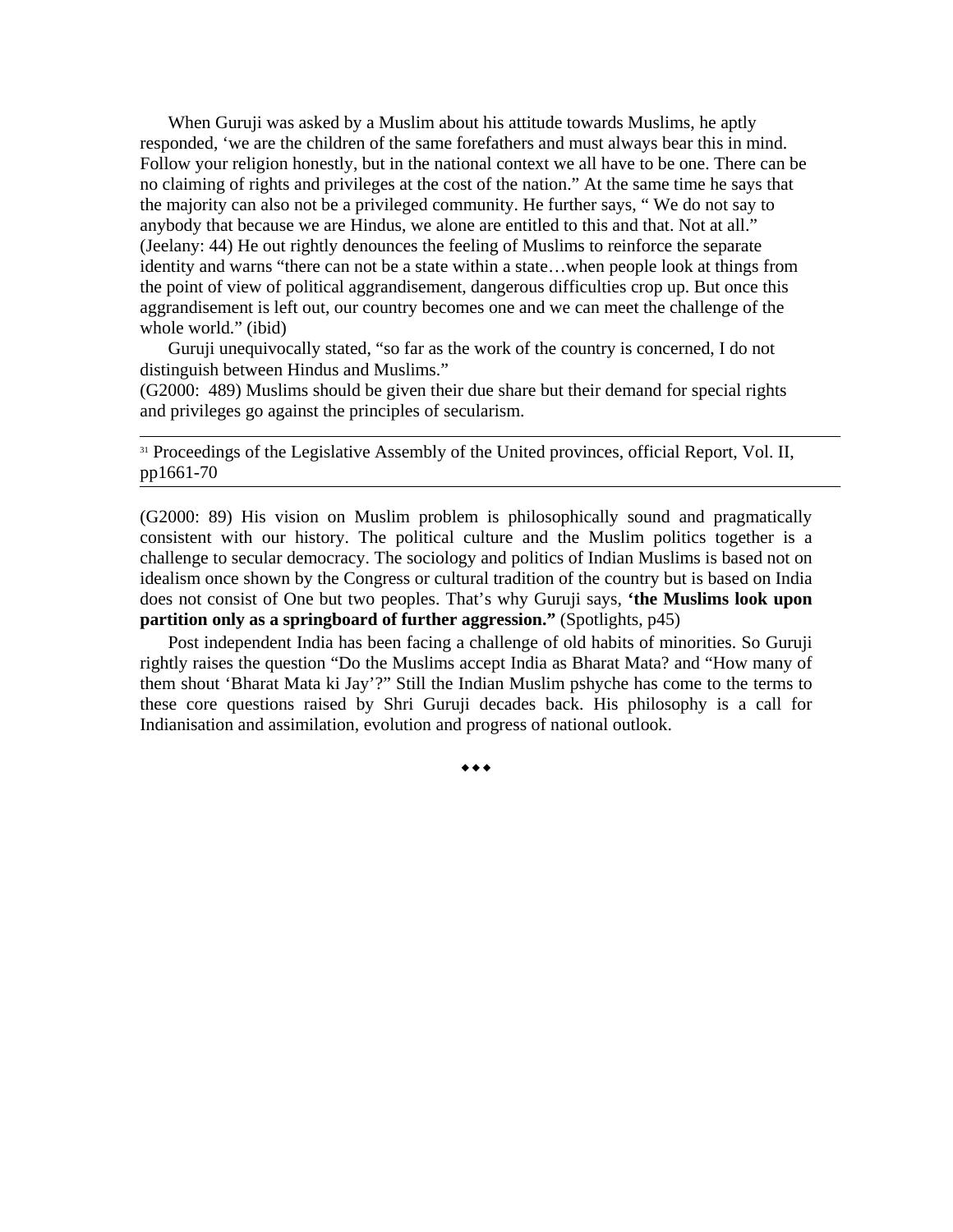### *References*

|                    | Bandopadhyay, Chitta Ranjan, Ananadmath in Bankimchandra Chatterjee Essays<br>in |
|--------------------|----------------------------------------------------------------------------------|
|                    | Perspective, (ed.) Bhabotosh Chatterjee, Sahitya Akademi, New                    |
|                    | Delhi, 1994                                                                      |
| Banka Radheshyam   | Shri guruji Jeevanprasang (Hindi), vol. 1 & 2, Lokhit Prakashan,                 |
|                    | Lucknow, 1983                                                                    |
| Beg Moazziz Ali    | My Vision of A True Hindu in 'How Others Look at the RSS' (ed)                   |
|                    | K R Malkani, Deendayal Research Institute, 1989, reprint 1992                    |
| Bhatt, Chetan      | Hindu Nationalism, Oxford, 2001                                                  |
| Chandoke, Neera    | Beyond Secularism, Oxford, 1997                                                  |
| Durrany, KS,       | A Muslim Experience with the RSS, 'in Malkani ibid.'                             |
| Golwalkar, MS      | Bunch of Thoughts, Sahitya Sindhu Prakashana, Banglore                           |
|                    | February 1966, reprint 2000                                                      |
| Golwalkar, MS      | Smiriti parijat- Bhartiya Vichar sadhana, Nagpur, 1986                           |
| -----------------  | Dhyeya Drishti, Suruchi Prakashan, New Delhi, 1997                               |
| ------------------ | Samadhan, Suruchi Prakashan, New delhi, 2000                                     |
| -----------------  | Sri Guruji Samagra vols. 1-12, Suruchi Prakashan, 2005                           |
| ----------------   | Spotlights, Sahitya Sindhu, Banglore, 1974                                       |
| ----------------   | Sangh Darshan, Jagriti Prakashan Noida, 1986                                     |
| --------------     | Samadhan (Press Meets and Statements of Shri Guruji). Suruchi                    |
|                    | Prakashan, 2000, New Delhi                                                       |
| ----------------   | From the Red Forts Grounds, Rashtriya Swayamsevak<br>Sangh,                      |
|                    | Delhi, 1965                                                                      |
| --------------     | Hindu Must Wake Up in World Hindu Conference (Publication)                       |
|                    | 1979                                                                             |
| Gunther            | Dietz Sontheimer & Kulkee Hermann, Manohar 2001                                  |
| Haq, Jalalul       | Nation - Worship in India, Genuine publications Pvt. Ltd,<br><b>New</b>          |
|                    | Delhi, 1992                                                                      |
| Indukar, Gangadhar | Guruji, a Biography of MS Golwalkar (Hindi) 1949, second                         |
|                    | edition, Sangh Vastu Bhandar, Delhi.                                             |
| Jeelany, Saifuddin | Discussino the Muslim Problems With Guruji Malkani op.ct.                        |
| Keer, Dhananjay    | Veer Savarkar (biography) Bombai, 1966                                           |
| Kettani, M Ali     | Muslim Minorities in world Today, London, 1986                                   |
| Kulke Eckehard     | The Parsecs in India, Vikas Delhi, 1974                                          |
| Madan TN           | Modern Myths and Locked Minds, Oxford University Press, 1997                     |
| Mukherjee, UN      | Hindus: A Dying Race, Calcutta, 1909                                             |
|                    | Religions of India: Plurality and Pluralism in Religious Pluralism               |
|                    | in South Asia and Europe (ed.)<br>Jamel Malik and Helmet                         |
|                    | Reifeld, Oxford 2005.                                                            |
| Pal BC             | Soul of India, Yugyatri Prakashak Limited, Calcutta, 4th edition,                |
|                    | 1958                                                                             |
| Pannikar, KN       | Cultural Past and National Identity, Visthar, Banglore, 2004                     |
| Rajput, AB         | Muslim League Yesterday and Today, Lahore, 1948                                  |
| Singh, Tara        | Why We Must Avoid A Civil War in India, December 1946,                           |
|                    | Lahore.                                                                          |